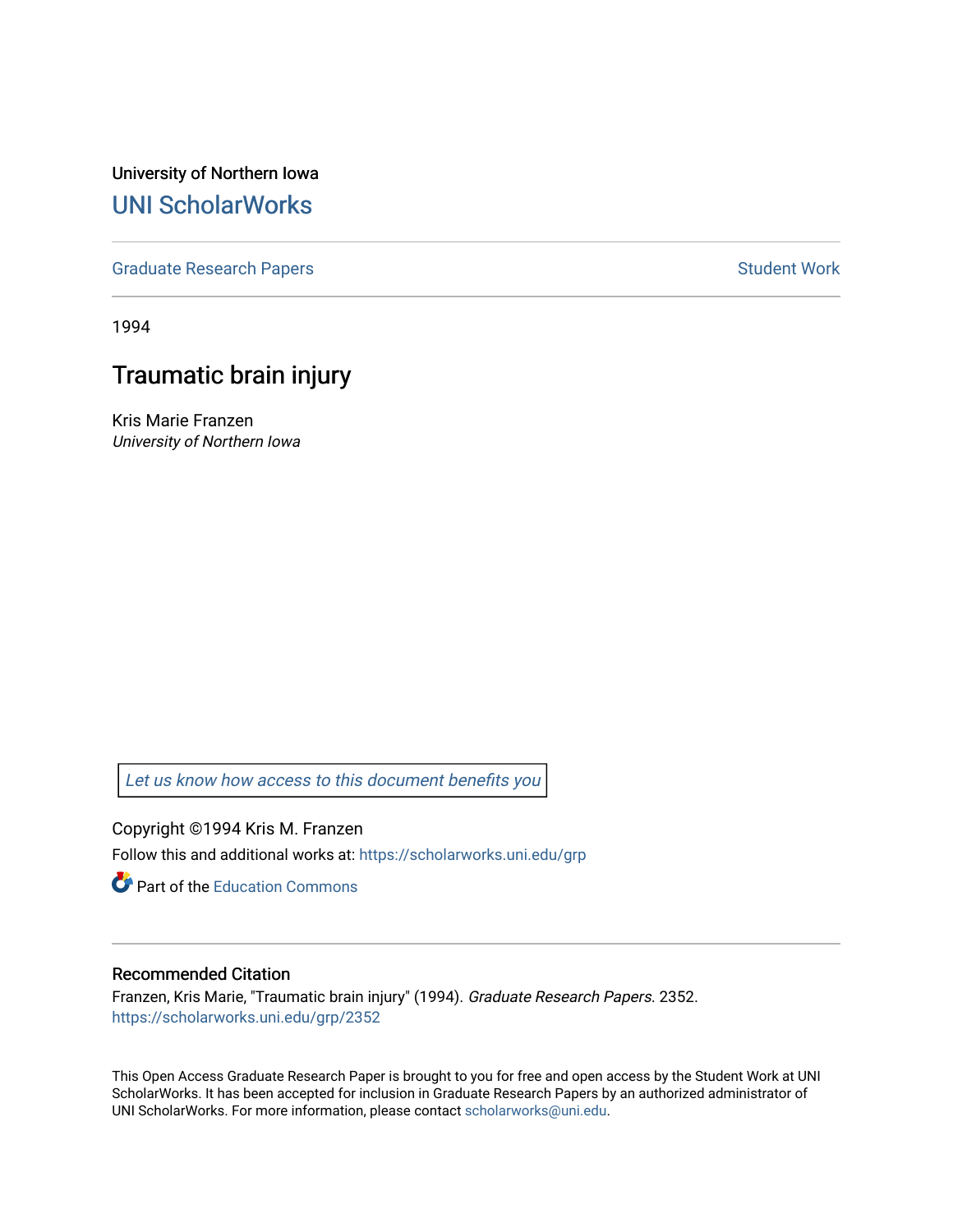# Traumatic brain injury

# Abstract

During my freshman year in college, I met many interesting students, professors, and professionals. One of my most memorable acquaintances was with a young gentleman, approximately 19 years old, whose physical appearance and personality was relatively different from most other students on campus. As I spent the first few weeks of precalculus class sitting directly behind him, I became increasingly puzzled by his peculiar speech and his persistent need to have mathematical concepts and instructions continuously repeated. During mealtime, I regularly observed him sitting alone or with "superficial" friends in the same general section of the resident's dining area. His bizarre persona and academic difficulties perplexed me. In some ways his behaviors reminded me of a mild mentally retarded individual who struggled academically and socially, yet intuitively I knew this was probably not the case.

This open access graduate research paper is available at UNI ScholarWorks: <https://scholarworks.uni.edu/grp/2352>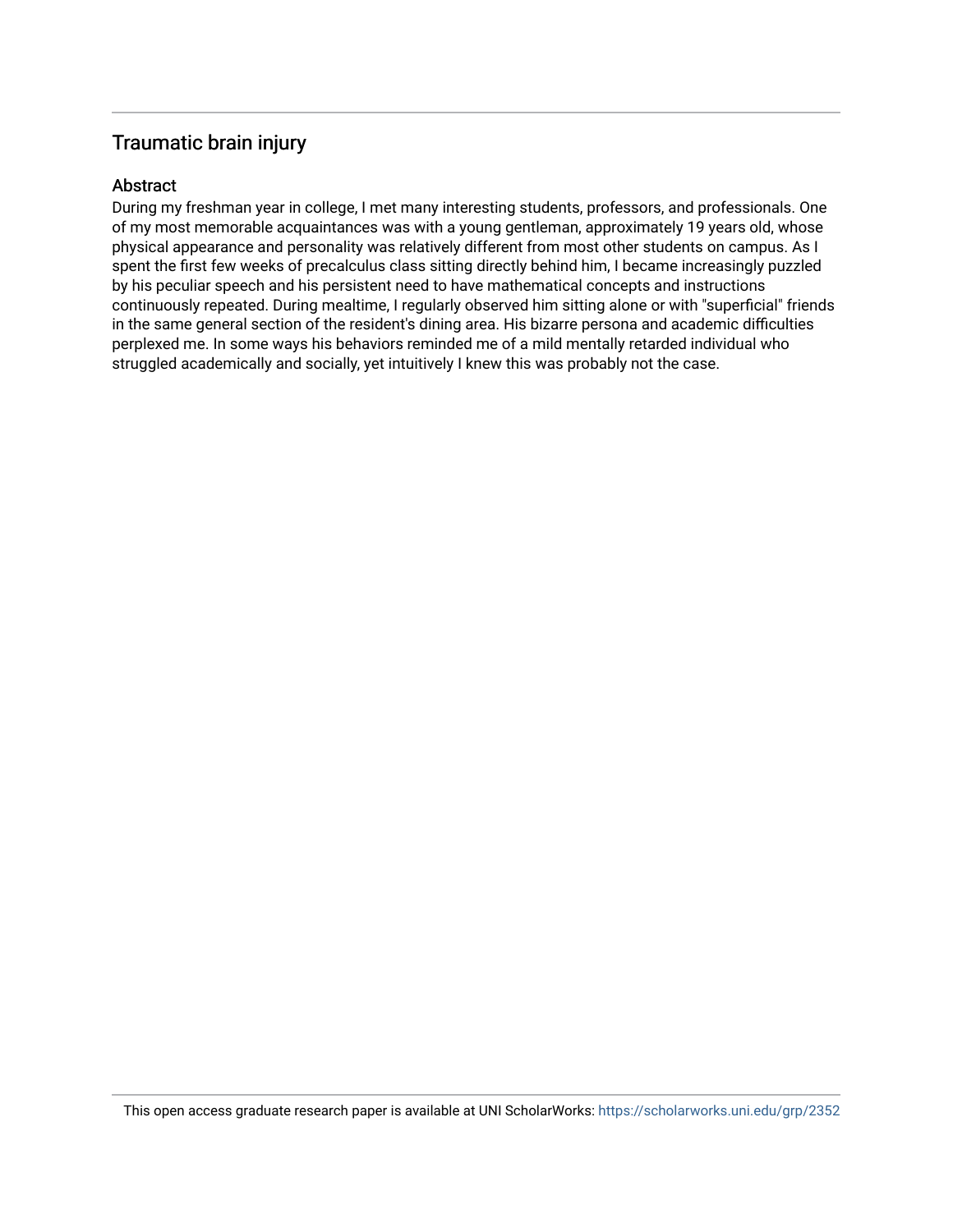# **TRAUMATIC BRAIN INJURY**

A Paper

Submitted

In Partial Fulfillment

of the Requirements for the Degree

Master of Arts

Kris Marie Franzen University of Northern Iowa July 1994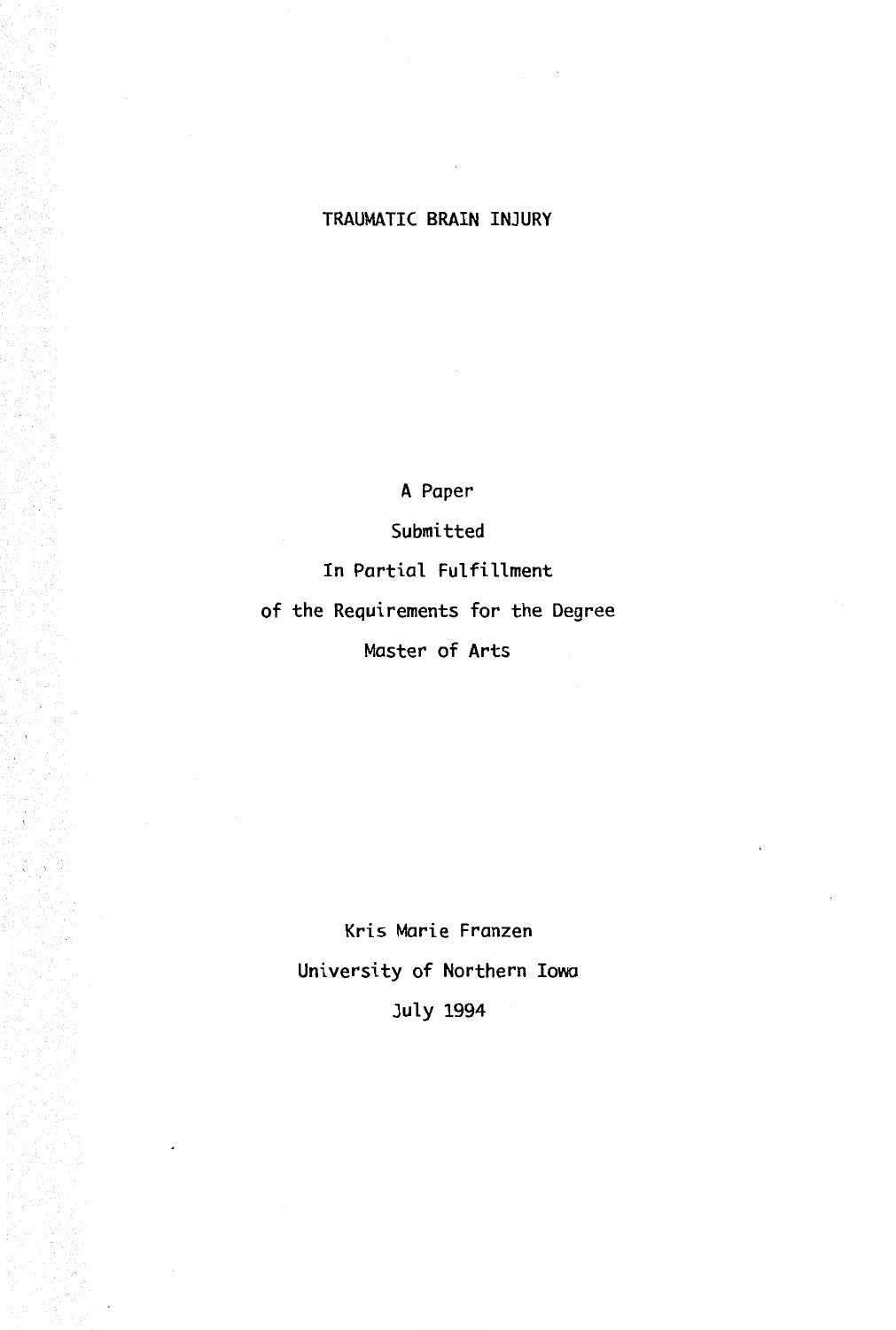# TABLE OF CONTENTS

er<br>Andrews

|                                                          | Page                    |
|----------------------------------------------------------|-------------------------|
|                                                          | 1                       |
| Purpose                                                  | $\overline{c}$          |
| INCIDENCE, PREVALENCE, AND DEMOGRAPHICS                  | 3                       |
| TBI EFFECTS AND MEDIATING FACTORS                        | $\overline{\mathbf{z}}$ |
|                                                          | 8                       |
|                                                          | 9                       |
| Preinjury and Personality Characteristics                | 11                      |
| Lesion Site and Type of Injury                           | 11                      |
|                                                          | 13                      |
| Computed Axial Tomagraphy and Magnetic Resonance Imaging | 14                      |
|                                                          | 14                      |
| Positron Emission Tomography and SPECT                   | 15                      |
|                                                          | 16                      |
|                                                          | 17                      |
|                                                          | 17                      |
| Behavioral Analysis and Modification                     | 20                      |
|                                                          | 21                      |
| Cognitive Rehabilitation                                 | 24                      |
|                                                          | 28                      |
|                                                          | 32                      |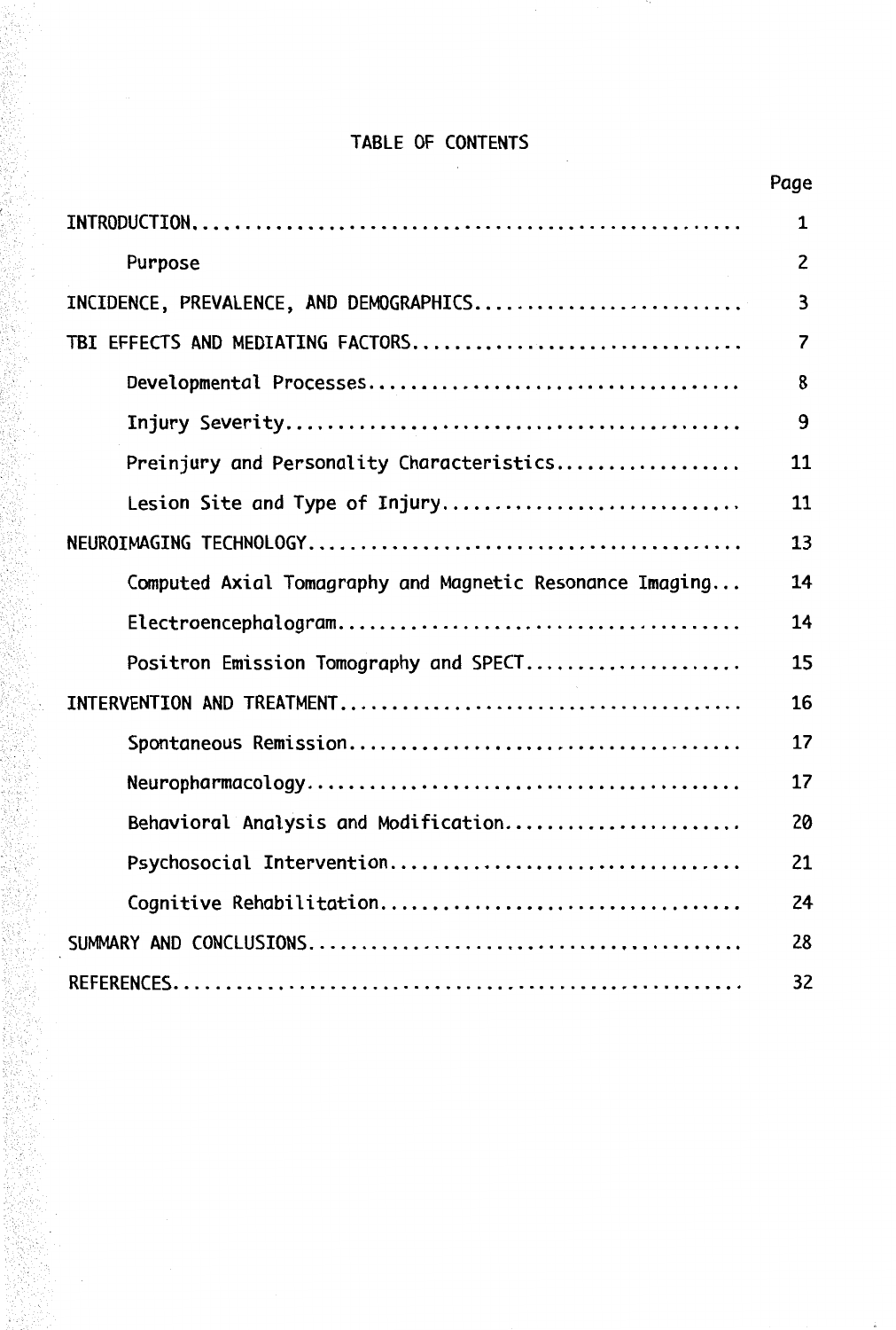This Research Paper by: KRIS M. FRANZEN

Entitled:

TRAUMATIC BRAIN INJURY

has been approved as meeting the research paper requirement for the Degree of Master of Arts in Education: General Educational Psychology. Donald W. Schmits Service Da

Director of Research Paper<br>Paul J. Porter

 $\overline{\text{co-Reader}}$  of Research Paper

Graduate Faculty Advisor

Barry J. Wilson

Head, Department of Educational<br>Psychology & Foundations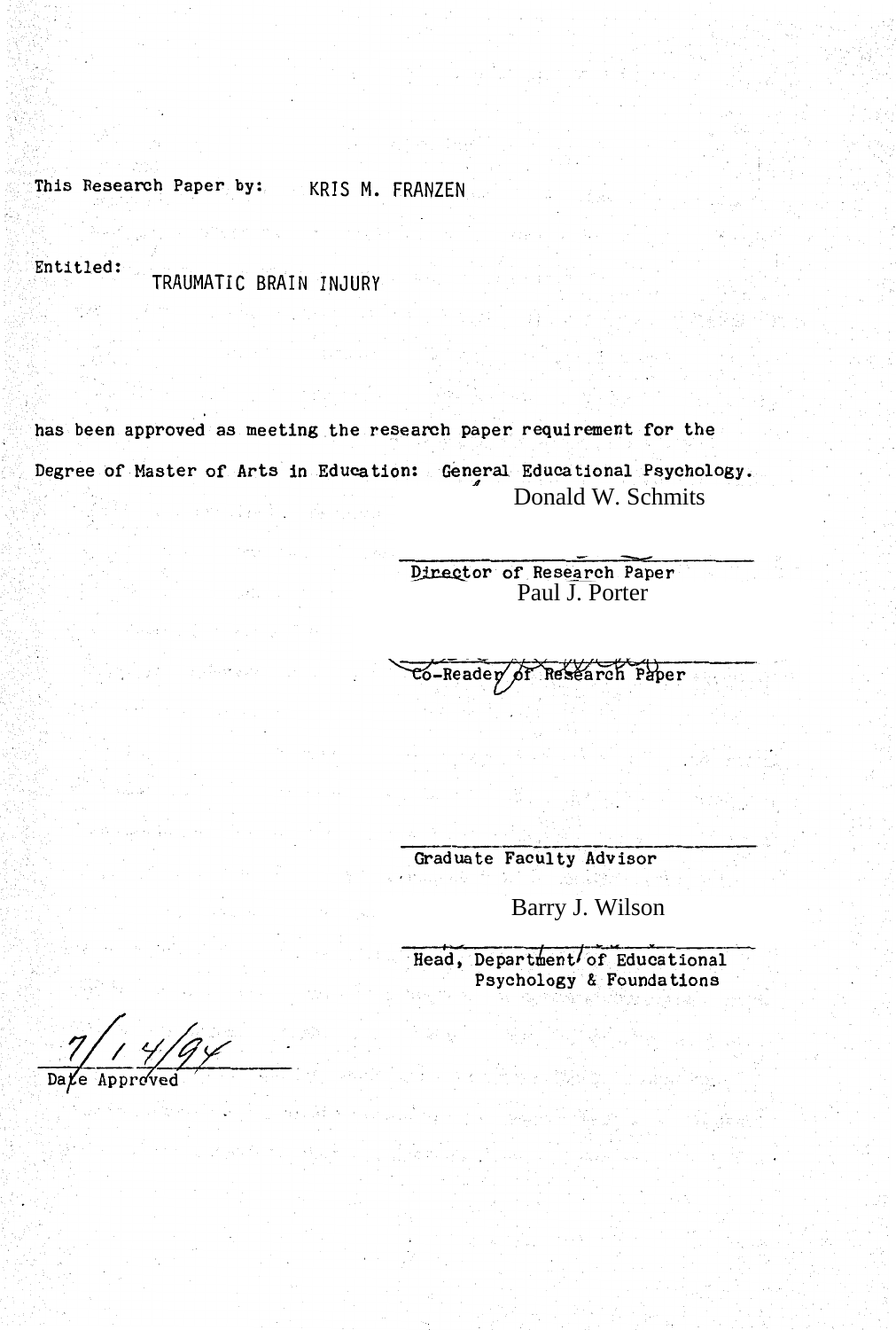# Introduction

During my freshman year in college, I met many interesting students, professors, and professionals. One of my most memorable acquaintances was with a young gentleman, approximately 19 years old, whose physical appearance and personality was relatively different from most other students on campus. As I spent the first few weeks of precalculus class sitting directly behind him, I became increasingly puzzled by his peculiar speech and his persistent need to have mathematical concepts and instructions continuously repeated. During mealtime, I regularly observed him sitting alone or with "superficial" friends in the same general section of the resident's dining area. His bizarre persona and academic difficulties perplexed me. In some ways his behaviors reminded me of a mild mentally retarded individual who struggled academically and socially, yet intuitively I knew this was probably not the case.

Being naive, ignorant, somewhat apprehensive of this individual, and admittedly concerned about my own social reputation, I avoided this student during the majority of the first semester. It was only through college gossip that I learned he had been in a serious motorcycle accident approximately one year prior and had sustained a traumatic brain injury (TBI). While I regrettably avoided him, my college roommate (having grown up with a brother in special education) sought him out and became probably one of the closest friends he had since the accident. I never quite understood their friendship because my roonmate would often complain about his strange affect and frequently disinhibited behaviors that would often embarrass her.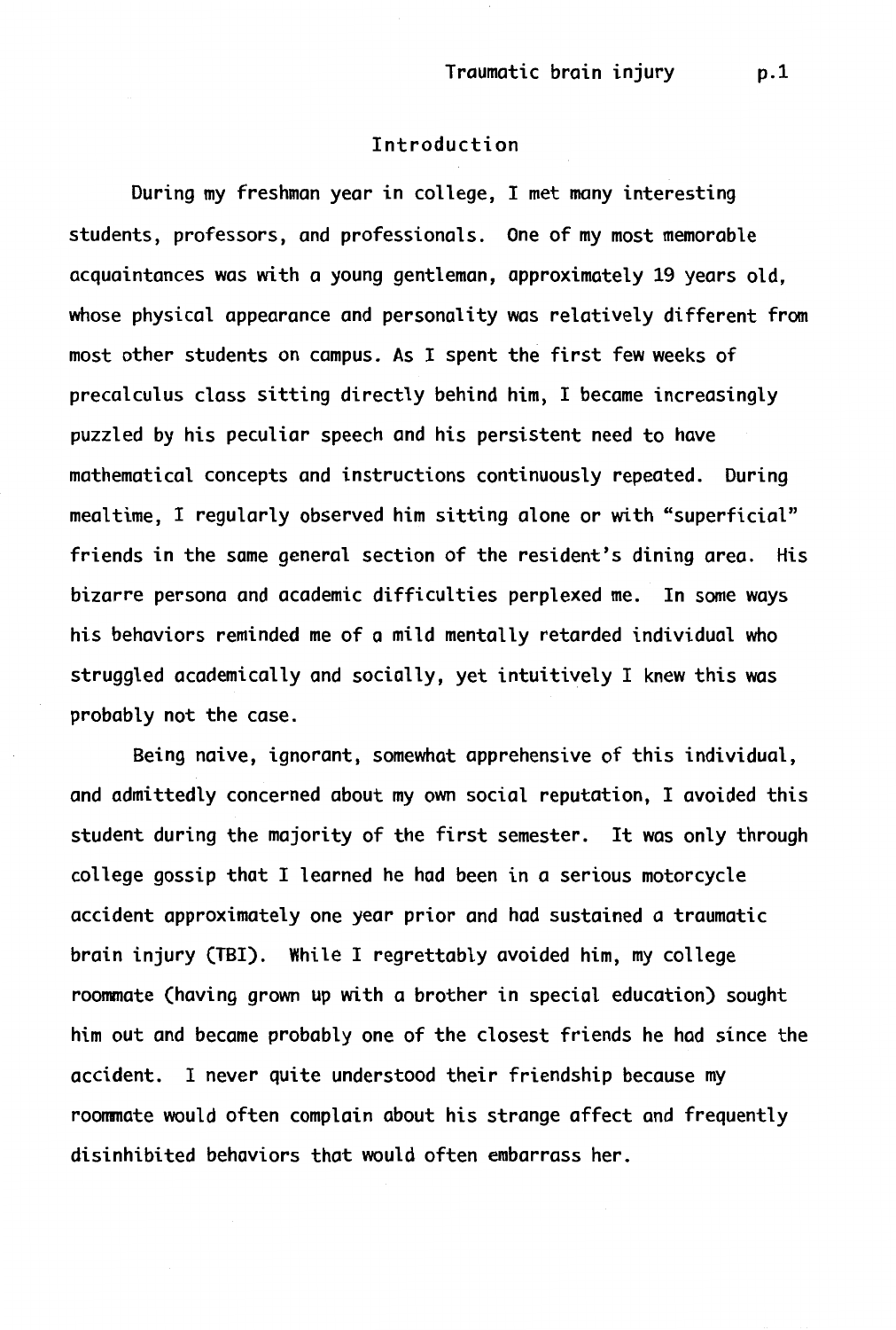By the end of the first semester, I found myself only more perplexed and having many more questions than answers. During Christmas break I returned home to my family and any concerns regarding this gentleman were quickly replaced with anticipation of the Holidays. I also learned at this time that my roommate had decided not to return to school for the second semester and was planning to leave college and take a nanny position on the east coast.

Upon returning to campus that second semester, I had little contact with this gentleman except for occasionally passing him in the hallway on my way to class. Then one cold morning in late January I awoke to the very sad and distressing announcement that at approximately 3:00 a.m. this student had jumped to his death off the sixth floor penthouse of his resident hall. While I was greatly disturbed by his death, I somehow managed to focus my energy on my studies. Nonetheless, his peculiar behaviors and unfortunate death remained a mystery during the remainder of my undergraduate years. Not until being employed by the Veterans' Administration Psychology Service where I assessed a variety of head injured patients did the scattered pieces of this mystic puzzle begin to fall into place.

# *Purpose*

The purpose of this paper is to provide vital information regarding traumatic brain injury so that educators and other related professionals might gain insight into the unique physical, behavioral, social, emotional, and cognitive needs of traumatic brain injured individuals; become less fearful in how to approach them when meeting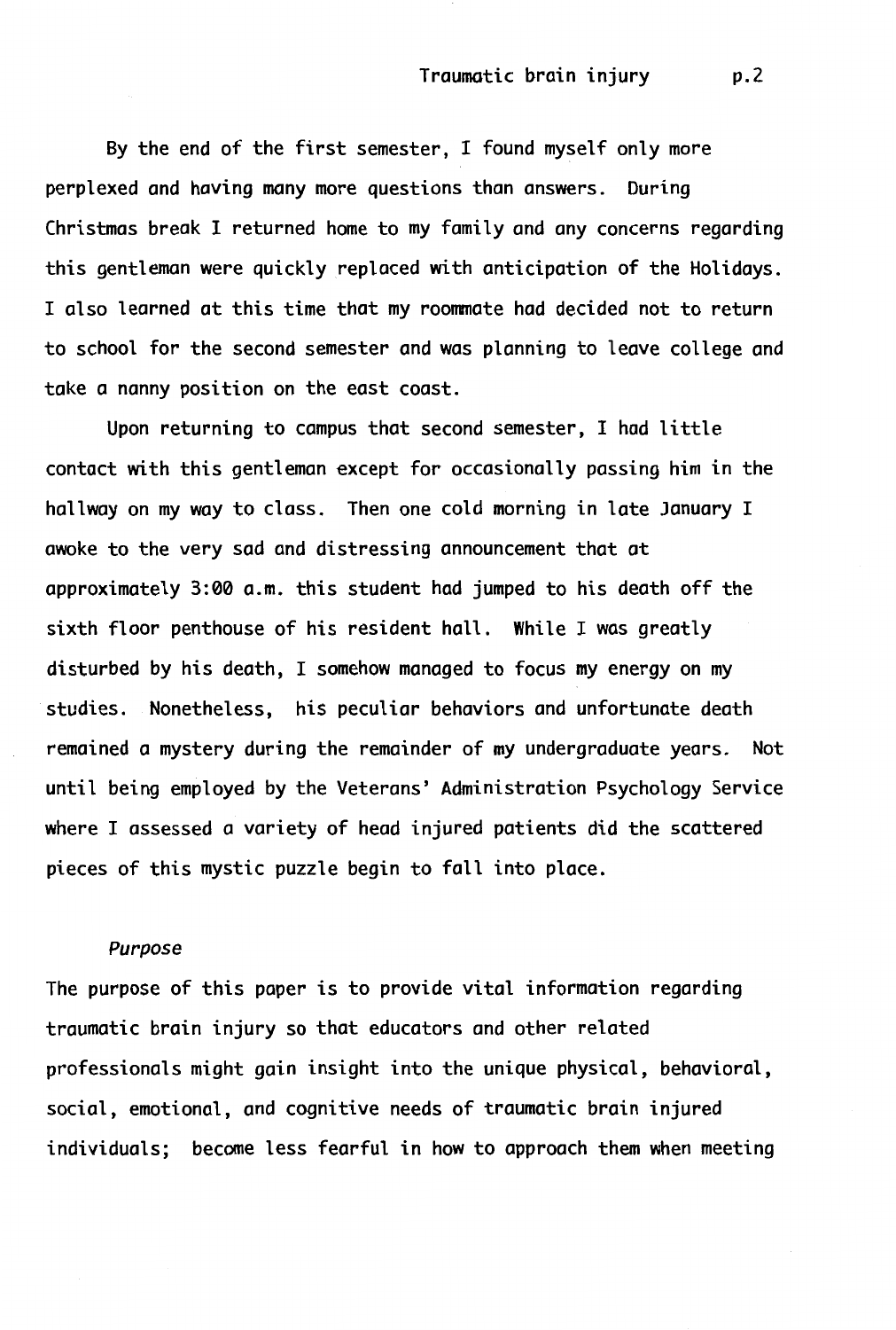their needs; and treat them with the respect and human dignity they deserve.

Incidence, prevalence, and demographics Traumatic brain injuries (TBI) are a significant cause of physical disabilities, psychological dysfunction, morbidity, and mortality among individuals (Sosin, Sacks, and Smith, 1989). As a result of different methods of case definition, mild head injured victims failing to seek medical attention, and lack of other essential data, arriving at an accurate estimate of the incidence of head injuries is not an easy task. Despite this challenge, the annual incidence of TBI occurring in the United States *is* estimated to be somewhere between 3 and 7 million (Beers, 1992; Savage and Pollock,1985). Of these cases, at least 500,000 are admitted to hospitals (Savage et al.,1985), 70,000 to 300,000 manifest significant residual physical and/or psychological impairment (Beers, 1992; Chance,1986; Savage et al., 1985), and a minimum of 100,000 of TBI victims die annually (Savage et al., 1985; Sosin et al., 1989). Currently, the annualized head-injury associated death rate (HIAD), derived from U.S. mortality data collected from 1979 to 1986 stands at 16.9 per 100,000 residents (Sosin et al., 1989). Given this relatively high mortality rate, the projected figures that 20-40% of mild head injured victims escape medical attention (Beers, 1992), and the established fact that TBI symptoms may only begin to first appear months after the injury, traumatic brain injury has been appropriately labeled the "silent epidemic" (Beers,1992).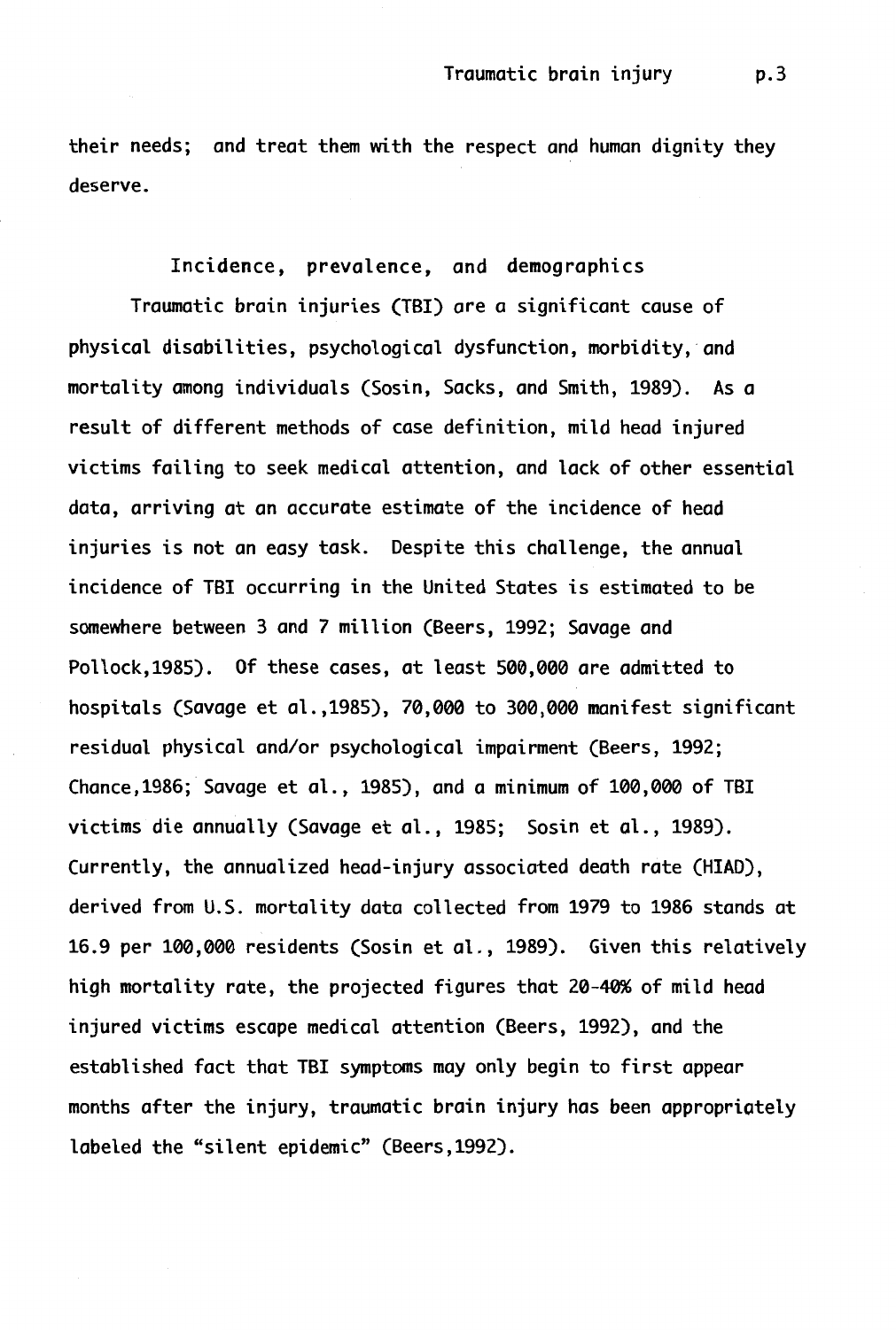While traumatic brain injury has little preference for its victims, current demographic data on head injury supports that certain subgroups tend to be at greater risk for TBI than others. Examination of the head injury-associated death statistics (Sosin et al., 1989), as well as incident reports of emergency room admissions (Savage et al., 1985; Thompson, Thompson and Rivara, 1990), reveal several specific factors related to an increased risk for traumatic brain injury. Atrisk correlates include age, gender, race, urbanization, type of accident, time of accident, and pre-injury personality/behavioral characteristics (Beers, 1992; Locke, 1983; Savage et al., 1985; Sosin et al., 1989).

Of the 3 to 7 million annual TBI victims, approximately 95,000 are children and adolescents, accounting for 11% of pediatric emergency room admissions (Slifer, 1993). Research consistently reports that the frequency of head injury increases for individuals less than 24 years of age and peaks particularly between the ages of 15-24 years (Beers, 1992; Sosin et al., 1989). While males have an overall consistently higher risk for head injury than females, during the period from 15-24 years males have twice the associated risk of sustaining a traumatic brain injury (Sosin et al., 1989). Incidence of traumatic brain injury also increases for individuals over 75 years of age (Sosin et al., 1989).

Interaction effects between age and accident type demonstrate that infants and toddlers are most susceptible to TBI associated with falls or collisions against the windshield or dashboard in a motor vehicle accident (Sattler, 1992). Children between the ages of 5 and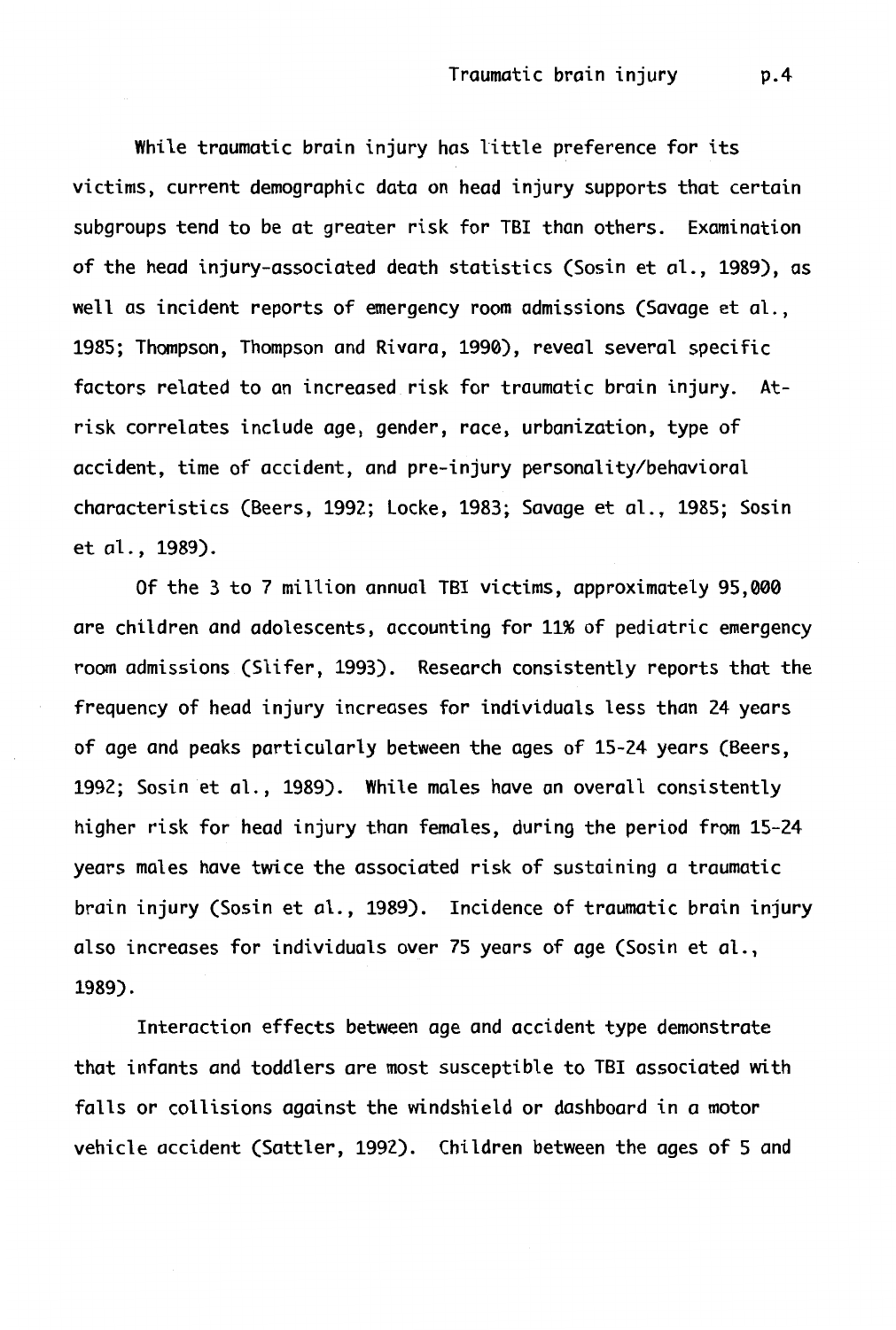14 years tend to have the highest risk for TBI in bicycle related accidents (Thompson et al.,1990). Individuals 15-24 years of age ore most affected by motor vehicle accidents, while those ages 25 to 34 years old are most likely to be injured or die as a result of accidents related to firearms (Sosin et al. 1989). lastly, persons 75 years or older tend to be most vulnerable to TBI associated with unintentional falls (Sosin et al., 1989).

When race is considered as a factor, motor vehicle accidents are the leading cause of head injury associated death for both whites and blacks; however, the HIAD rate for whites is 39% higher than for blacks. Conversely, firearm related HIAD rates are 39% higher for blacks than for whites. Furthermore, blacks have higher HIAD rates than whites across all age groups except those individuals between the ages of 15 to 24 years of age and those persons 75 years or older (Sosin, 1989).

Urbanization also tends to be related to an increased risk for TBI. In a study of 638 children under 18 years of age who were being treated for head injuries in an inner city hospital of Los Angeles, Locke (1987) reported an increased incident of TB! emergency room admissions as compared to other local medical centers within the Los Angeles area. An attempt to explain this finding yielded an important insight; Of the 638 medical evaluations, nearly 30% qualified as nonaccidental cases with the nature of their injuries being generally more severe. Non-accidental cases primarily encompassed those related to known or alleged child abuse, injuries inflicted by other children or adults other than one's parents, and injuries traced to neglect and/or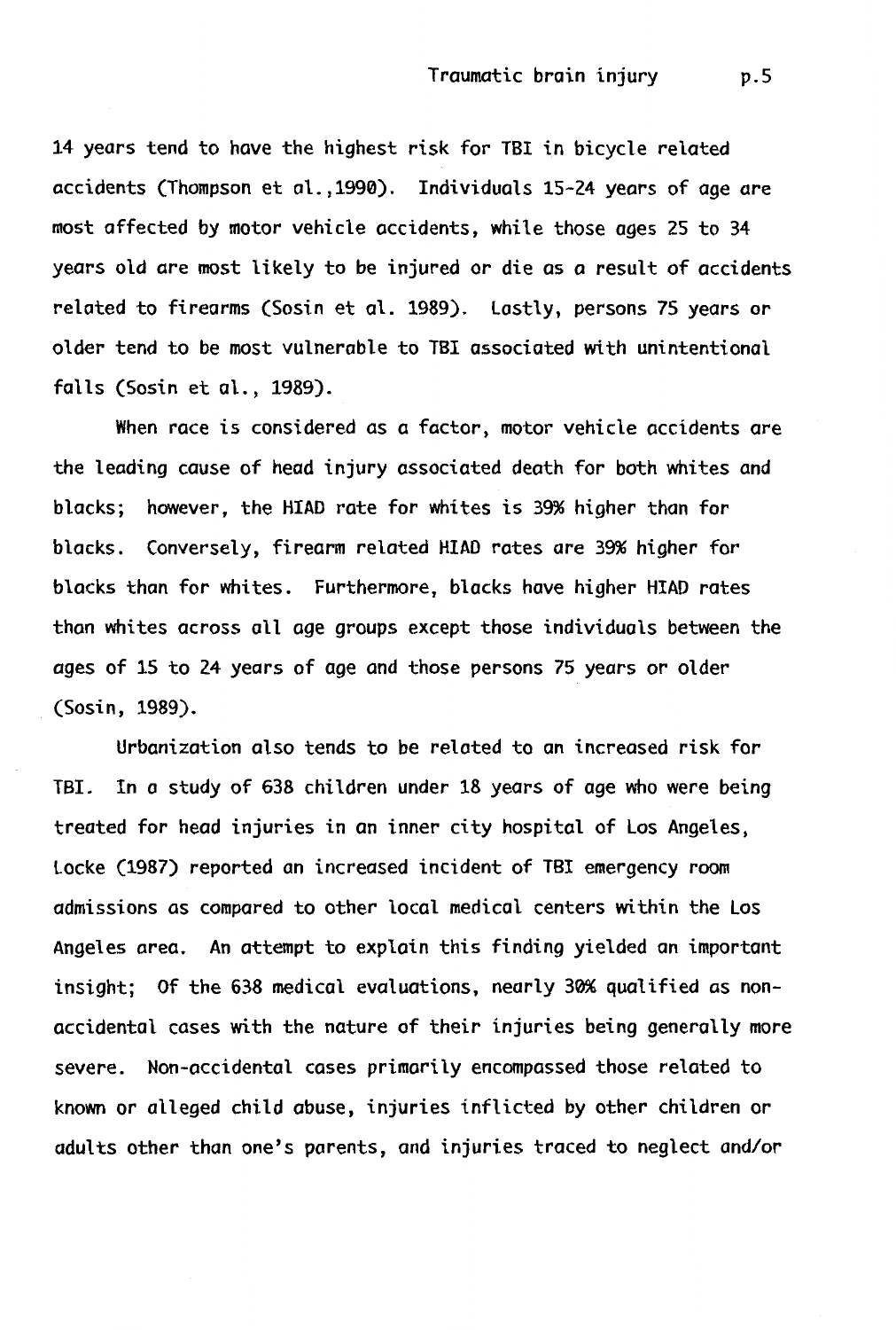poor parental/caretaker supervision. Considering this study is only one isolated report, future research remains to explore potential increased risk factors associated with inner city environments encompassing increased poverty, high unemployment, and increased immigration rates.

Pre-injury personality and social characteristics also tend to place particular individuals at-risk (Beers, 1992; Lehr, 1990; Wood, 1987). Researchers suggest that the premorbid personality and social characteristics of maladjustment, risk-taking (Beers, 1992), immaturity, violence, and/or antisocial behavior (especially when combined with alcohol consumption or low intelligence) (Wood, 1987) predispose certain individuals to TBI. Additionally, individuals who have previously sustained a cerebral insult are more likely to sustain subsequent injuries. This is most likely a result of impaired judgment and insight associated with the earlier cerebral injury (Beers, 1992). Furthermore, when Powell (1979, cited by Wood, 1987) compared a group of head injured patients to a group of orthopedic patients, he discovered a higher incidence of premorbid psychiatric abnormality among patients in the head injured group.

Temporal trends have also been identified in relationship to TBI. For head injuries occurring in bicycle related accidents, the spring and summer months of April through September contain the highest frequencies of head injuries. Additionally, it is of little surprise that Saturday and Sunday also contain the highest incidence (nearly 50%) of bicycle related head injuries (Thompson et al., 1990).

Examination of HIAD rate trends from 1979 through 1986 reveal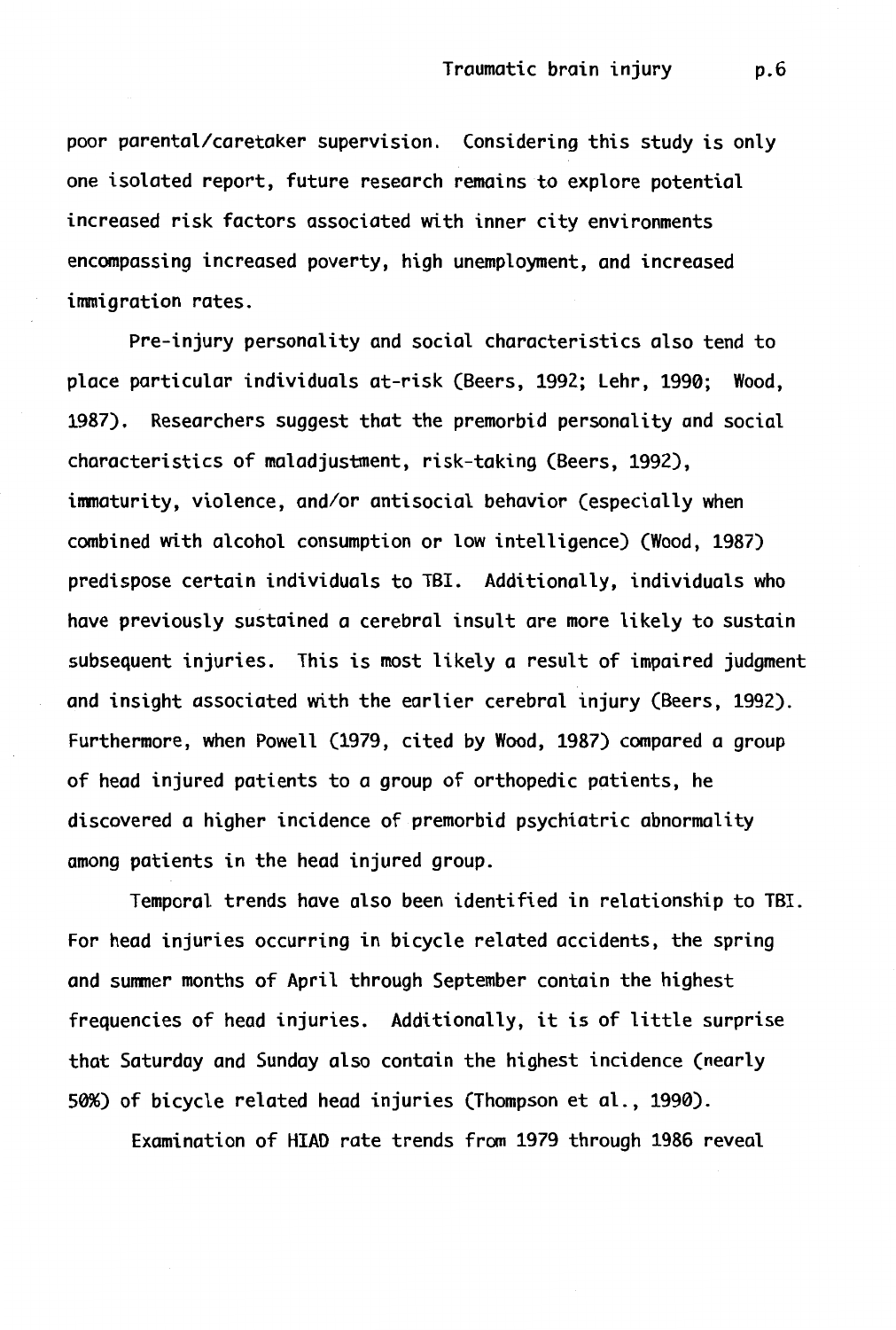that death rates per 100,000 residents have generally declined since 1982 (Sosin et al., 1989). Although this data may suggest that the incidence of TBI is declining, it is more plausible that many individuals are surviving traumatic brain injuries as a result of more sophisticated medical technology and treatment (Gualtieri, 1988;). Accordingly, more TBI victims are requiring evaluation, rehabilitation, and reintegration back to their jobs or school post-injury (Blosser and DePompei, 1989; Carney and Gerring, 1990).

#### TBI effects and mediating factors

The effects of TBI encompass a wide range of sequelae including impediments in physical functioning, deficits in affective and psychosocial functioning, and cognitive and information-processing impairments. Deficits most commonly associated with physical and motor deficits include hyperkinesis, awkwardness in locomotion (e.g. clumsiness, tremors or asymmetry of facial musculature), awkwardness in skilled movements (e.g. writing), postural rigidity, speech difficulties, numbness and loss of sensation, and difficulty copying geometric designs or body gestures (Sattler, 1992). Emotional problems which frequently appear following TBI include agitation, irritability, apathy, poor impulse control, egocentrism, depression, withdrawal, affective lability, logorrehea, and/or anxiety (Howard and Blieberg, 1983; Sattler, 1992). Common cognitive and informational processing deficits encompass attentional problems (e.g. selective attention, perseveration, hemi inattention or unilateral neglect), confusion, difficulty with organization, difficulty carrying out a plan of action,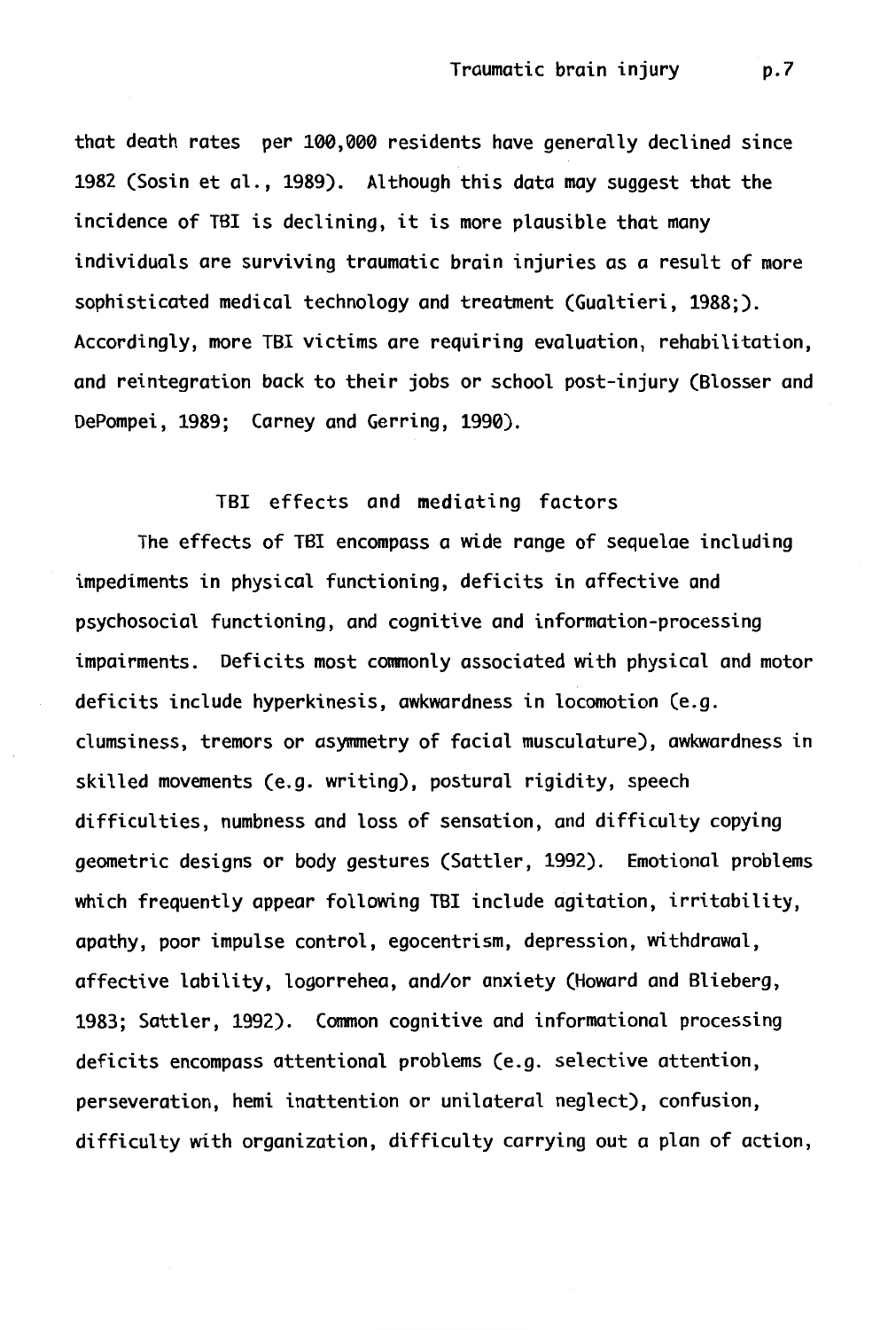memory impairment, expressive and/or receptive language functioning, impaired judgment, specific learning deficits, inflexible thinking, and disorientation. Psychosocial dysfunction may manifest itself as interpersonal difficulties, immaturity, antisocial behaviors, disturbed self-concept, compulsive and perseverative tendencies, impaired social judgment, denial, and insecurity (Sattler, 1992). **While** physical recovery is often more rapid and more complete, psychological, cognitive, emotional, & behavioral recovery is often more prolonged and more subtle (Paul and Epanchen, 1991). Furthermore as a result of a variety of mediating factors, children typically manifest different sequelae than adults and may consequently require alternative and individualized evaluation and/or treatment.

Several factors that mediate the psychological effects of TBI include developmental issues, severity of injury (Paul et al., 1991), lesion site and type of injury (Wood, 1987), and pre-injury and personality characteristics (Lehr, 1990). Children and adolescents are particularly susceptible to these mediating factors.

#### *Developmental processes*

Developmental processes mediate brain injury's effects by specifying which structures and processes are most susceptible to injury at a particular time. During the first five years of life, cortical development and myelinization occur at its most rapid rate. Although this period encompasses the most significant amount of cerebral plasticity, increasing evidence suggests that children under 5 years of age tend to be most susceptible to the deleterious effects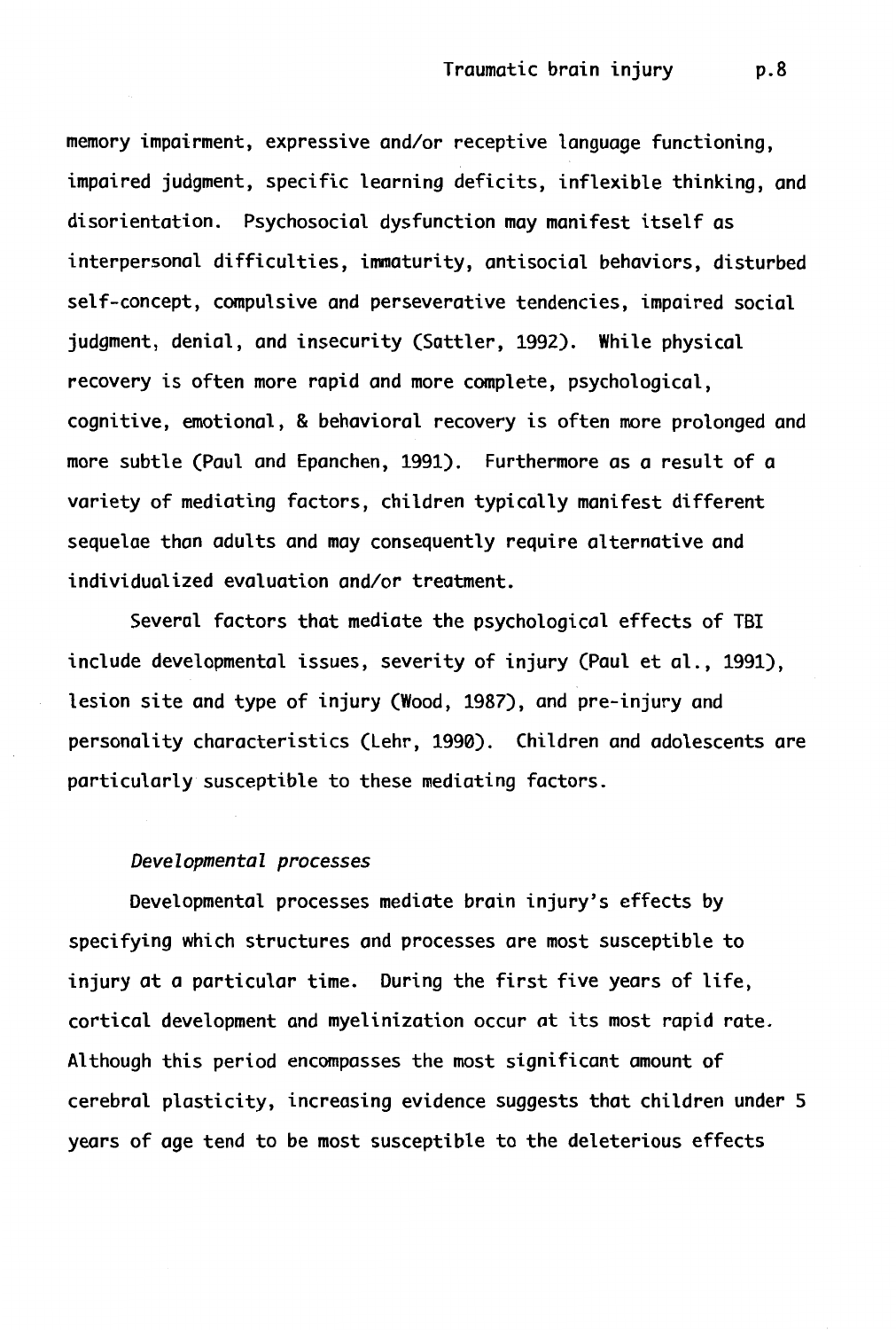diffuse brain injury (Sattler, 1992). Depending upon the child's stage of development, diffuse brain injuries may affect development in a variety of ways. In infancy, cell migration and brain organization are most likely to be affected by brain injury, whereas during the middle school aged period, frontal and limbic structures are more susceptible (Paul et al., 1991). Accordingly, similar brain injuries may manifest themselves differently depending upon the person's stage of development. For example a brain injury occurring at age two may affect the development of speech and language, whereas at age three, spatial-symbolic manipulations may be most affected. By 11 and 12 years of age, a more mixed pattern of deficits emerge that more closely resemble deficits found in adults. The most striking difference between children and adults who have sustained a traumatic brain injury is that adults generally experience a loss of function, whereas children experience a disruption of developmental processes that may have subtle repercussions throughout the rest of their lives (Sattler, 1992). Consequently, it is possible for children and adolescents who have sustained TBI to have delayed effects that may not surface until confronted by more complex cognitive, social, and behavioral tasks (Sattler, 1992).

# *Injury severity*

Severity of injury, classified by measures including duration of post-traumatic amnesia and coma, depth of coma and/or global severity, also serves as an indicator of degree of impairment (Benedict, 1989) and degree of recovery from TBI's effects (Paul et al., 1991).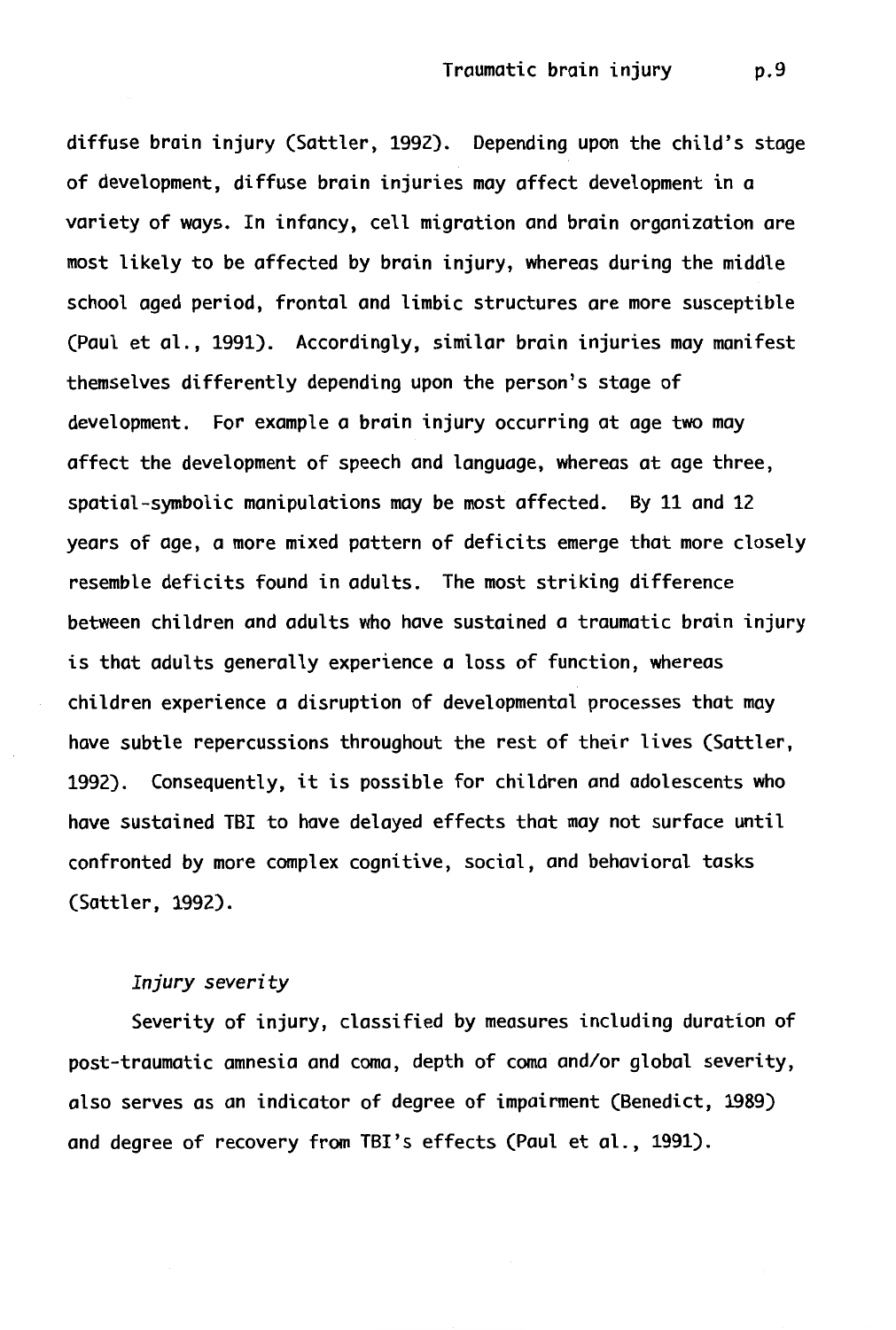However, this does not negate the significant impact that minor head injury can also have on cognitive, emotional, and behavioral functioning (Beers, 1992; Roberts, in prep.; Savage and Pollock, 1985;).

In a historical prospective study examining the full spectrum of head injury and its associated effects, Rutter and his colleagues (1981, cited by Wood, 1987) discovered a linear relationship between severity of injury and the extent of cognitive deficits for persons who had sustained a severe head injury (specified by Post-traumatic amnesia (PTA) lasting at least 7 days); however, no linear relationship was found for individuals who had sustained a mild head injury (specified by PTA greater than one hour, but less than 7 days). The authors concluded that deficits in the severe head injury group were due to brain injury, but that the mild head injured group's deficits were most likely the result of poorer premorbid functioning because no recovery curve was established.

Since this study's publication, many other researchers have become actively involved in the controversial issues surrounding mild head injury, its effects and treatment. A recent review of the literature (Beers, 1992) suggests that numerous investigators generally concur upon the neuropsychological sequelae of mild head injury (e.g. problems in attention, concentration, memory, judgment, and psychomotor speed etc.); however, the course of recovery is still highly debated. Inconsistent operational definitions of mild head injury, lack of sophisticated technology, inadequate methodology, and difficulty disentangling premorbid levels of functioning from post-morbid sequelae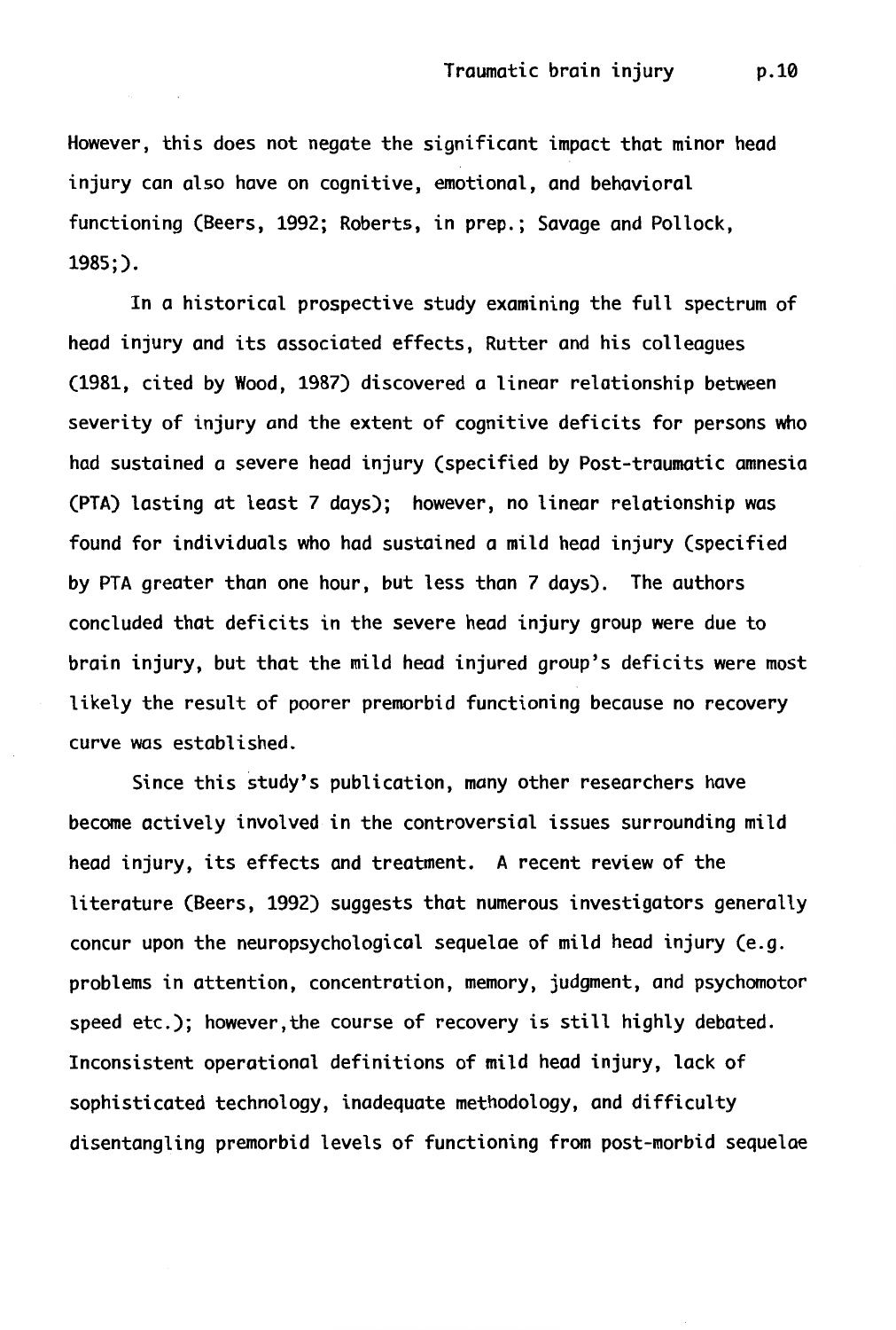are largely responsible for this unresolved conundrum. Beer's (1992) emphasizes: "One cannot assume that a good recovery indicates a mild injury. It is not how *hard* one is hit, but the consequences of the injury that ore important. The degree of severity of head injury required to produce documentable changes in mental functioning for both adults and children appears to be far less that previously thought".

#### *Pre-injury and personality characteristics*

In addition to severity of injury, pre-injury and personality characteristics also mediate TBI's immediate and long term effects by determining the degree of susceptibility a child has for developing new problems. If a child functioned well in psychosocial areas preceding the injury, the child is less likely to develop new problems in this area than a child who experienced difficulty prior to the injury (Lehr,1990).

#### *Lesion site and type of injury*

Finally, lesion site and type of injury also influence TBI's cognitive, affective and neurobehavioral effects (Wood, 1987). By examining the anatomy and pathophysiology of the human brain, the nature of these effects becomes somewhat more clear. Consisting of a firm gelatin-like substance, a significant portion of the human brain rests on a rigid and bony surface known as the fossa. The inner/medial surfaces of the temporal lobes and the orbital surfaces of the frontal lobes are particularly vulnerable to injury resulting from rapid movement over the anterior and middle fossa, as well as from direct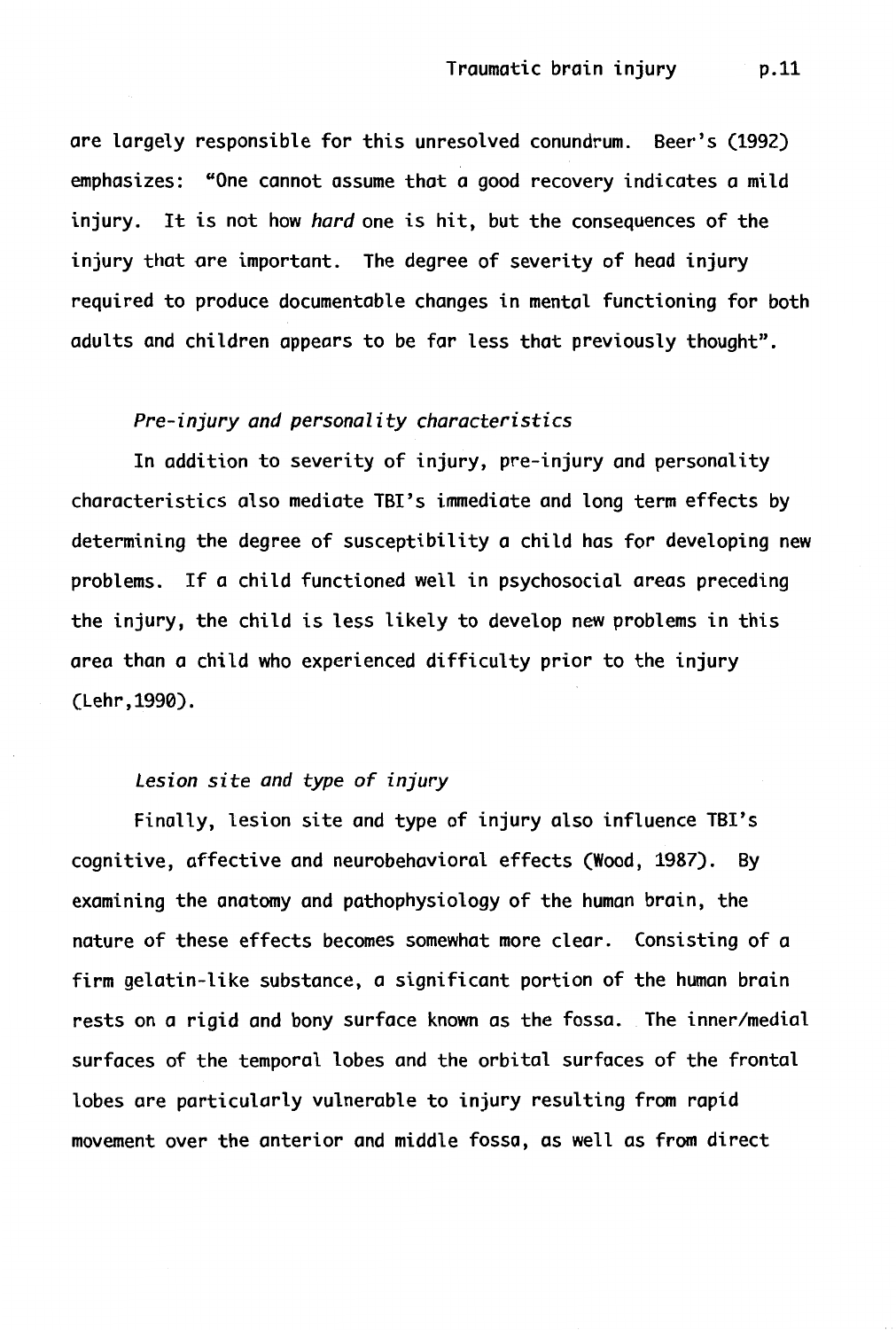impact against the anterior and posterior portions of the skull. This particular type of injury, labeled coup and contrecoup injury, is most often sustained in rapid acceleration/deceleration accidents, especially those involving motor vehicle accidents (Savage and Wolcott, **1988).** 

Additionally, the brain also rests on a relatively thin column known as the spinal cord. Given the considerable size and weight of the brain, the spinal cord is small and gives relatively little support to the brain. As a result, rotational forces frequently have detrimental effects, especially to areas within the brain stem including fibers of the reticular activating system that may result in reduced arousal or coma (Savage et al, 1988).

Another type of injury can result form rapid deceleration. The forces associated with this type of injury typically result in microscopic shearing of tissue, nerve fibers, and/or blood vessels. Disturbances in some of the most complex mental functions, including memory, attention, and emotional recognition (Gualtieri, 1988; Savage et al., 1988), are often related to this type of injury.

To further clarify the pathophysiological nature of TBI, injuries have been also categorized according to two major types: 1) Diffuse axonal injury (DAI) and 2) Focal Cerebral Contusions (FCC) (Benedict, 1989). This categorization should not be considered discrete from the subtypes of injuries described earlier. Rather, this categorization should be considered as two distinct components of those injuries, particularly injuries involving acceleration/deceleration forces. DAI, defined by "scattered shearing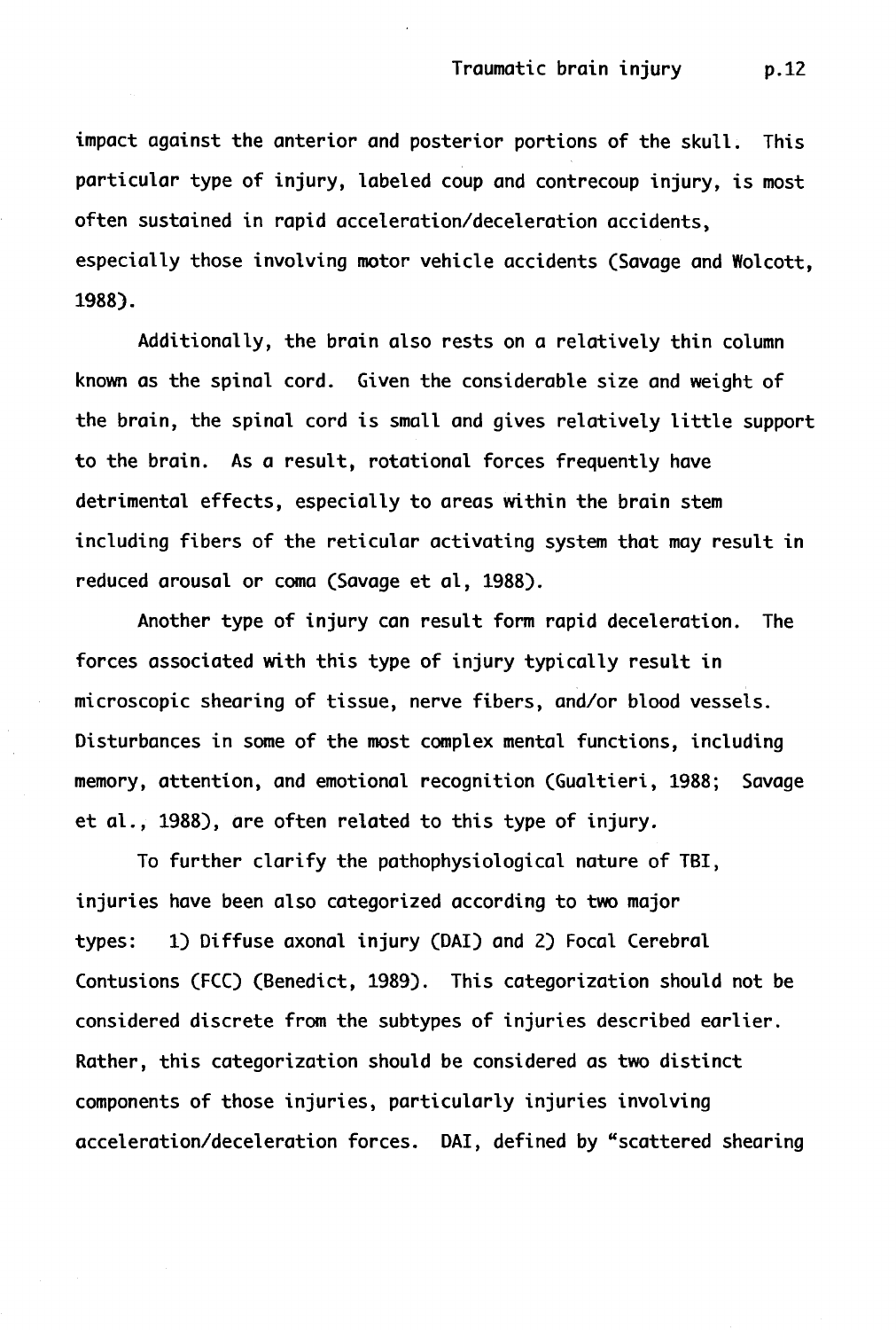of axons usually in the parasagital white matter of the cerebral hemispheres", is often displayed by symptoms of decreased arousal, delayed information processing, lack of initiation and decreased vigilance (Benedict, 1989). In contrast, FCC results in damage to specific areas of the brain, particularly the frontal and temporal poles, and is often related to residual deficits of disinhibition, impulsivity, and loosely-connected thoughts (Benedict, 1989). Type of lesion becomes increasingly important when determining the reasons for poor performance on a cognitive, social, or behavioral task. For example, poor cognitive performance on a recall task may occur because of slow processing speed ( a DAI deficit), tangential thought (a FCC deficit), or a combination of both factors (Benedict, 1989). Accordingly, patients may respond differently to remediation strategies depending upon the type of injury sustained.

#### Neuroimaging technology

As a result of increasingly sophisticated technology, (e.g. Computed Axial Tomography (CT), Magnetic Resonance Imaging (MRI), Electroencephalogram (EEG), Positron Emission Tomography (PET), and recently Single Photon Emission Computed Tomography (SPECT) etc.), neurologists and other medical professionals have become better equipt to document and evaluate the pathophysiology of TBI (Kuperman, Gaffney, Hamdan-Allen, Preston, and Venkatesh, 1990). However, many more advances remain to be made in order to detect some of the more subtle effects of TBI, especially those sustained in mild head injury.

Contemporary neuroimaging technology can be split into two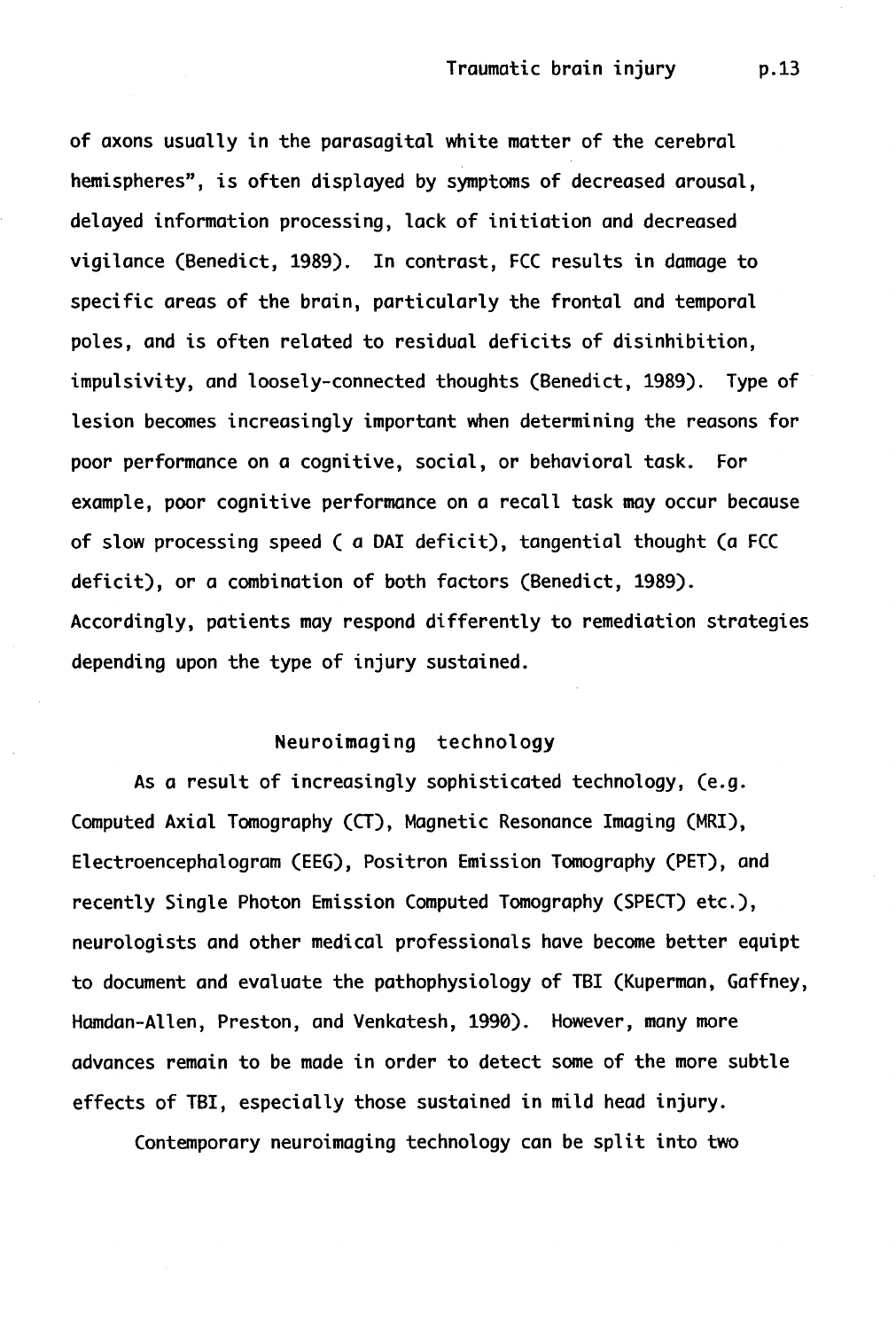primary areas. The first area emphasizes brain structure and anatomy (e.g. CT and MRI), while the second area emphasizes brain function (e.g. EEG, PET, SPECT). Individual methods have inherent advantages and disadvantages and accordingly have different usages among adult and pediatric populations (Kuperman et al., 1990).

#### *Computed axial tomography and magnetic resonance imaging*

CT scans have the primary strength of depicting calcified tissue well, while MRI scans are superior at delineating the brain's grey and white matter. CT scans have the disadvantages of having bone artifacts disrupting the image, radiation causing an allergic reaction to patient, and the risk of exposing children to a higher proportion of radiation. Conversely, MRI scans have relatively few of these disadvantages. In addition to superior grey and white matter delineation, MRI scans are capable of quality imaging without the use of contrast material, have more flexible image parameters, do not generate bone artifacts, and use no ionizing radiation. However, MRI scanning does pose the risk of chemical toxicity and is not able to be used when patients have a pacemaker, aneurysm clip, are pregnant, or are claustrophobic. Accordingly, CT scans and MRI scans have complementary uses (Kuperman et al., 1990).

# *Electroencephalogram*

Of the various imaging techniques used to analyze brain function, EEGs are used most frequently. This is most likely because they are easier and cheaper to perform, noninvasive, and use no radiation.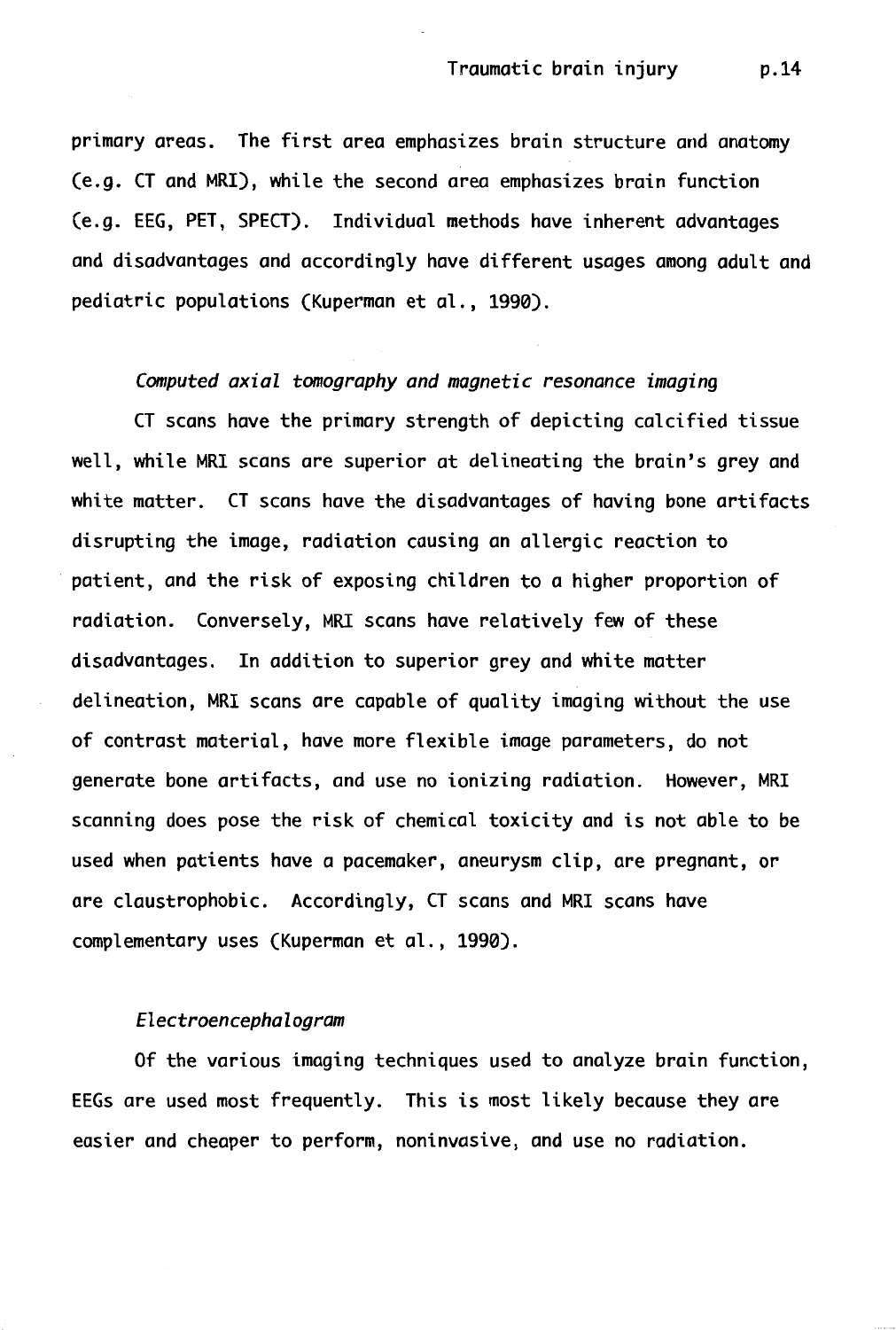Although computers are now being used to collect and analyze EEG data (CEEG), there is still much controversy over the clinical usefulness of this technique. Neuronal activity is often distorted through bone, scalp, muscle artifact, and electrical noise. Furthermore, scientific study is still questing to prove actual significance of current EEG tracings (Kuperman et al., 1990).

#### *Positron emission tomography and SPECT*

PET and SPECT scanning are two neuroimaging techniques that share the common function of measuring cerebral blood flow. PET scanning generally consists of injecting a chemically reactive tracer into a persons blood stream and recording the image produced by the reaction of a positron (an antimatter electron) encountering an electron. Early chemical tracers before the 1950's used nitrous oxide, while the most common tracers today include the inert gases of xenon and krypton. As chemical substances evolved, imaging devices also improved. With the introduction of computers, a 3-dimensional representation of cerebral blood flow activity was made possible and became what is known as SPECT imaging. As a result of being relatively new technology, SPECT scanning is prone to the disadvantages of limited spatial resolution compared to PET, extracranial contamination, measurement errors, and white matter lesions being less easily detected. However, its 3 dimensional imaging capabilities offers great promise for the future of neuroimaging (Kuperman et al., 1990).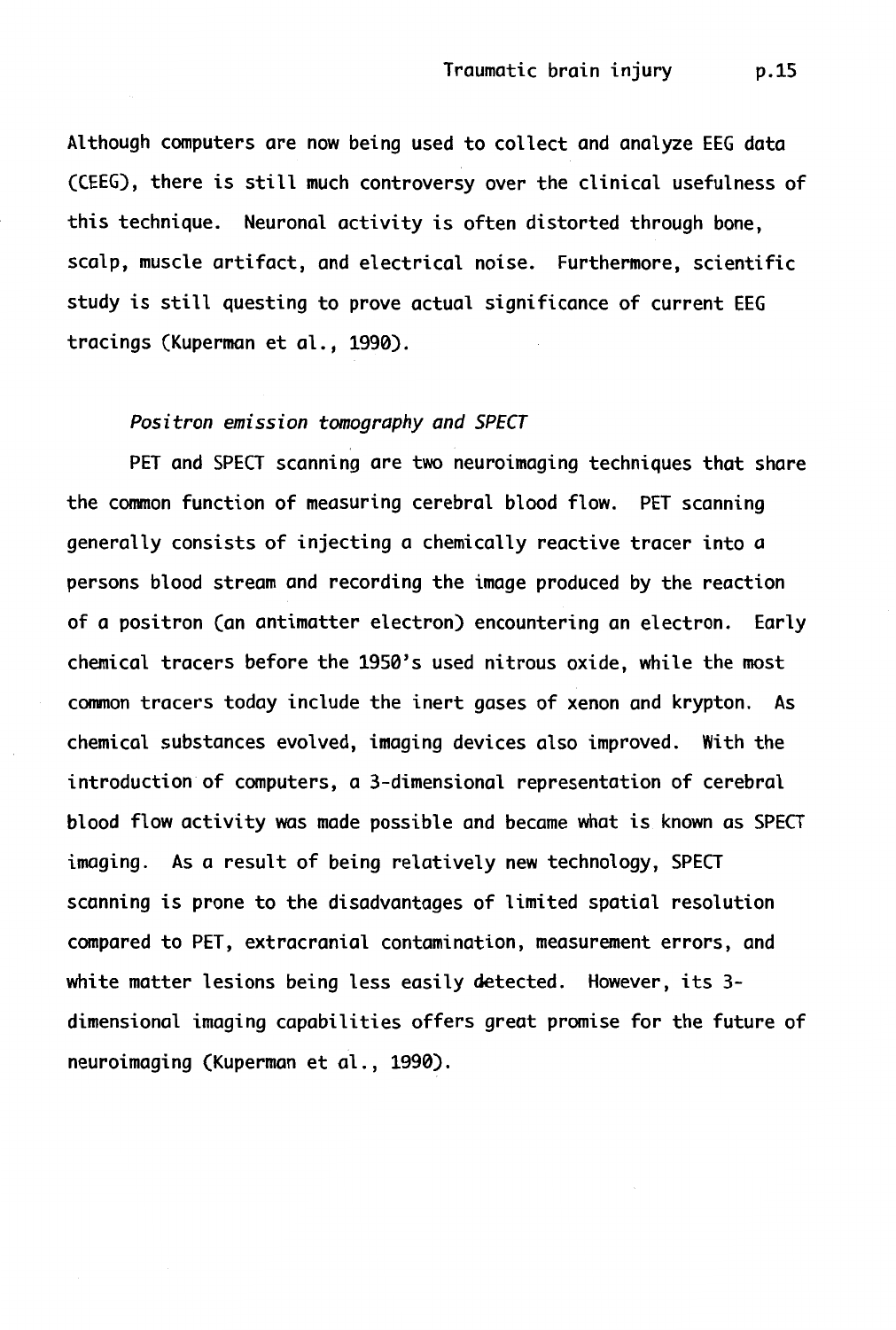# Intervention and treatment

By examining the mediating factors of TBI's effects, it is apparent that TBI victims are not a homogeneous population. This is especially true for children and adolescents who are in the process of developing. Other factors increasing TBI's population heterogeneity include: Time elapsed since injury, preexisting intellectual skills, type of environment since the injury, motivation for recovery, and the nature of the family constellation and level of involvement (Howard et al., 1983). Consequently, the physical, social, affective, behavioral, and cognitive presentation of TBI victims is extremely varied. Accordingly, intervention efforts, especially those incorporating research design, often employ an individualized approach (Wood, 1987; Wilson, 1987).

Treatment of individuals who have sustained a traumatic brain injury often encompass a variety of approaches depending upon the quantitative and qualitative nature of the injury, as well as unique physical, psychological, and psychosocial characteristics of the TBI victim. Some of the more widely researched interventions involve neuropharmacotherapy, social skills intervention, behavioral modification, and cognitive remediation and compensatory strategies. However, before delineating specific aspects of these interventions, it is important to recognize the role of spontaneous remission in recovery from TBI, particularly for persons who have sustained a mild head injury.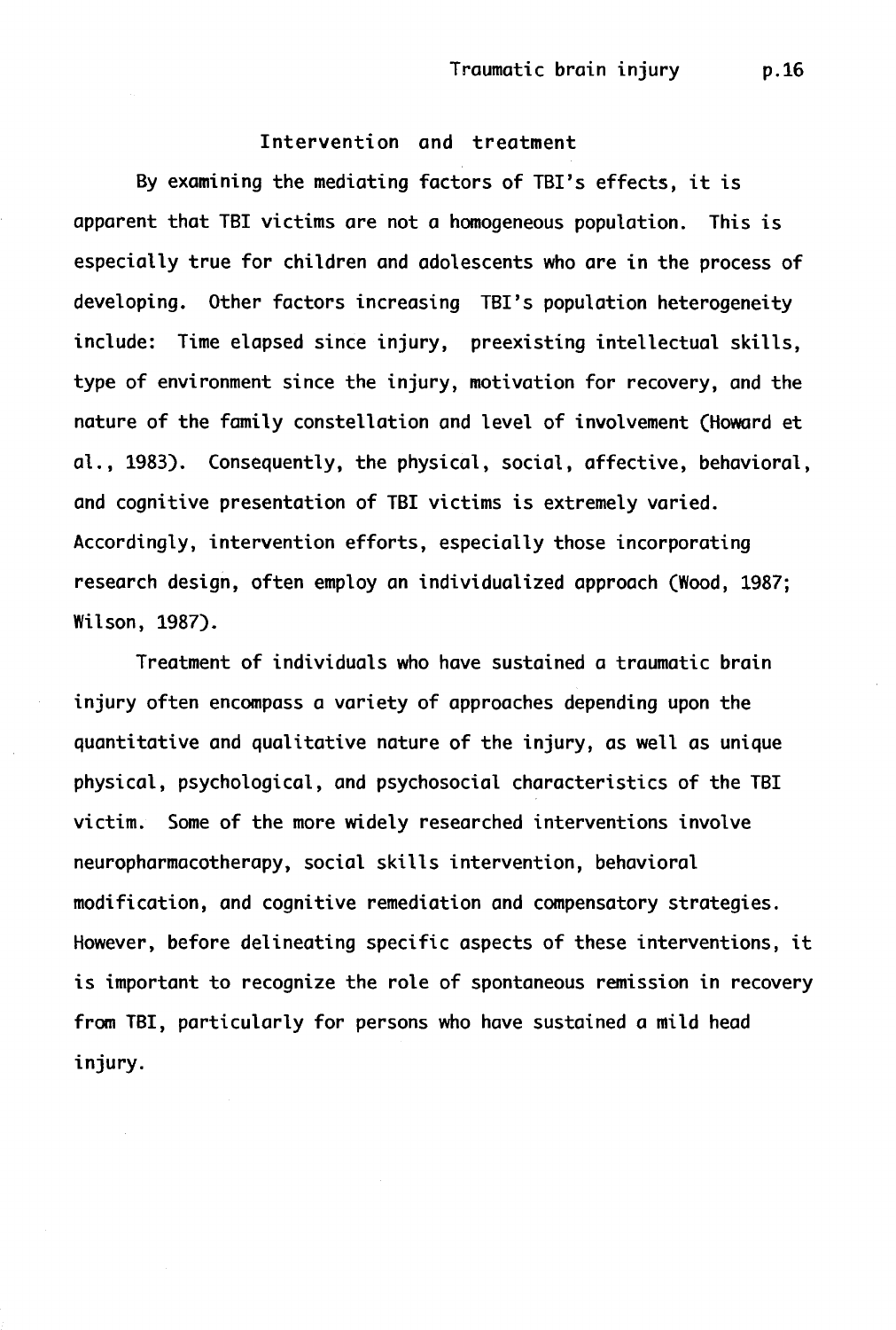#### *Spontaneous remission*

Research conducted by Levin and colleagues (1987) suggests that deficits in memory, attention, and information-processing speed, as well as somatic complaints and affective malaise are significantly resolved within the first three months following minor head injury. Other studies of both adults and children have also consistently discovered a recovery time of between 3 to 6 months post-injury; However, these later studies have raised important issues regarding the full extent of recovery (Beers, 1992). In her review of the literature, Beers (1992) cites work positing that significant changes in children's academic achievement can be documented up to 2 years post-injury. Additionally, she also cites work suggesting that although most persons significantly recover within the first year postinjury, the recovery may actually be based on *an* individual's ability to learn new coping skills and become more comfortable with the disability. While this later research consistently conveys substantial natural recovery from TBI, the important issues raised by these authors implies other significant interventions are necessary.

# *Neuropharmacology*

Advances within the field of neuropharmacology offers one promising avenue of treatment for TBI. Many of these advances are directed at alleviating specific neurological sequelae (e.g. headaches, post-traumatic epilepsy, and spasticity), rectifying neuropsychological deficits associated with various cognitive processes (e.g. attention, memory, arousal, and executive function), and eliminating or reducing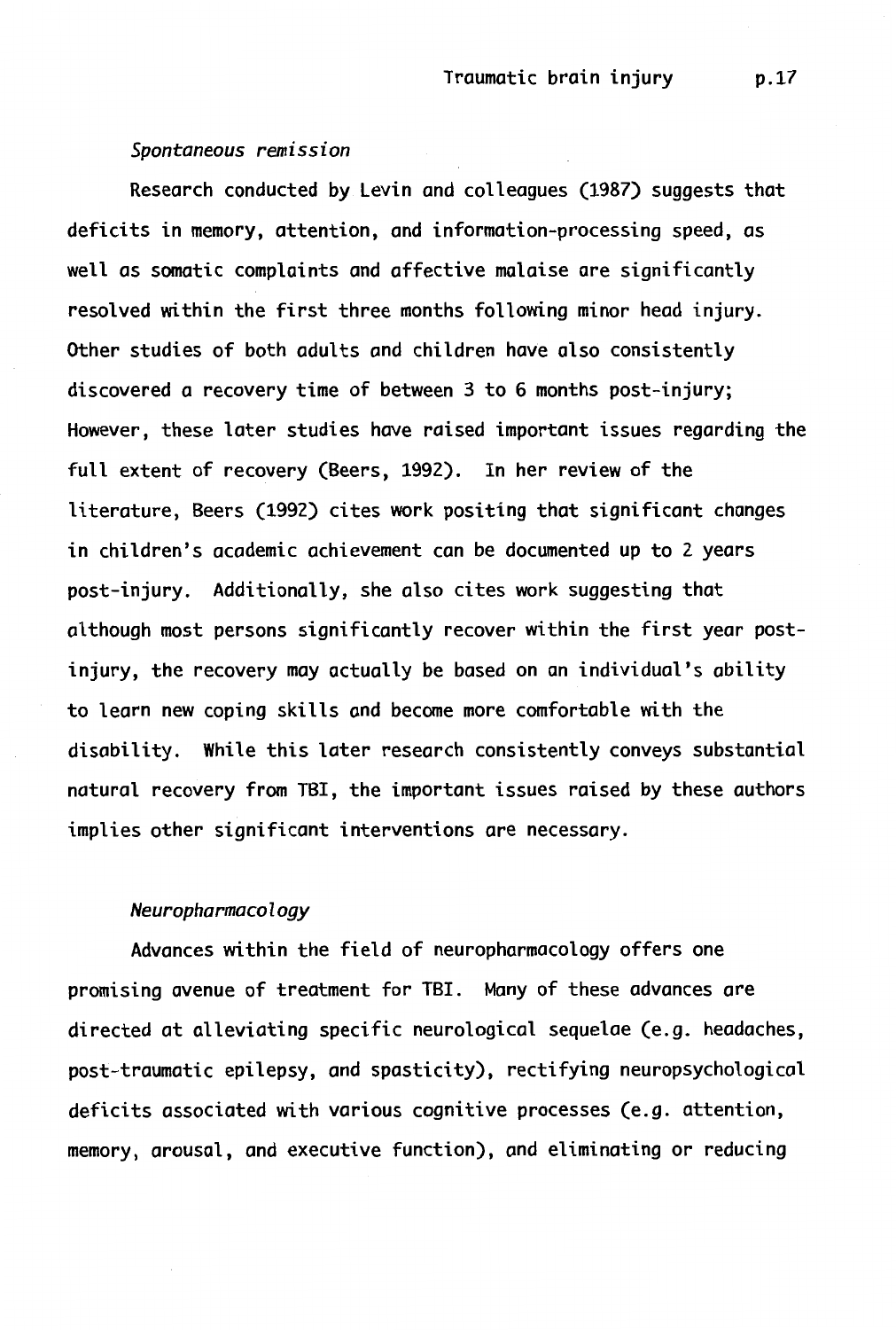psychiatric symptoms that may be directly related to the injury or occur as an indirect consequence of coping with a resulting handicap (Gualtieri, 1988). While these advances appear theoretically discrete, pharmacological therapy does not just treat the target symptom or symptoms; medications that are used to treat one aspect of TBI are likely to affect other systems as well. For example medication that is used to treat post-traumatic seizures or depression may result in memory impairment and/or decreased motor performance (Gualtieri, 1988). Moreover, medication that works well for one patient's particular problems may not be therapeutic for another person who has similar symptomatology (Gaultieri, 1988). Clearly, pharmacotherapy for TBI patients must employ an individualized and carefully monitored approach.

As a result of limited research available on the neuropharmacological treatment of TBI patients, treatment analogues have generally consisted of a "trial and error" approach derived from treatment effects in other patient populations (i.e. attention deficit/hyperactive, learning disabled, mentally retarded, behavior disordered, autistic, and dementia patients). Accordingly, the information that follows is largely based on a few case studies and research articles that Gualtieri (1988) examined in his review of the literature.

The pharmacological effects of psychostimulants used in TBI patients was found to most closely parallel existing treatment indications for psychiatric populations. Psychostimulants, such as ritalin and dexedrine, have been effectively used to improve symptoms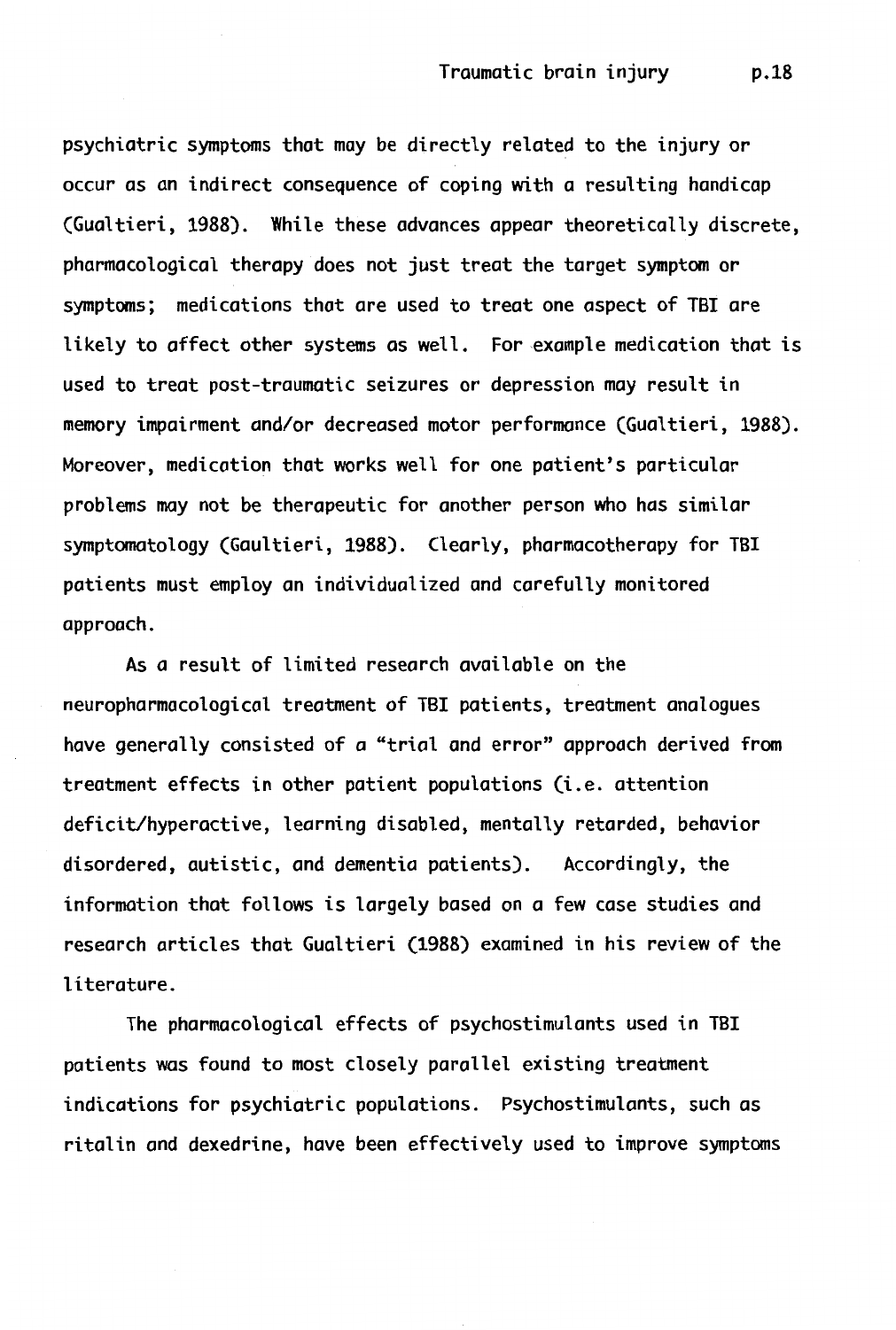of inattention, distractibility, hyperactivity, emotional lability, anergia, long term memory, and perceptual-motor function. Additionally, psychostimulant medication may also be therapeutic for frontal lobe symptoms of disorganization, disinhibition, reduced flexibility, and poor planning.

Similarly, anticonvulsants (especially carbamazapine) have also been found to have parallel psychiatric indications for behavioral problems manifested by TBI patients. The inherent ability of carbamazapine to effectively control post-traumatic epilepsy, as well as improve affect among TBI patients, has led it to become the anticonvulsant of choice among physicians. However, carbamazapine and other anticonvulsants must be carefully monitored to avoid toxicity and other dangerous side effects including increased irritability, agitation, assaultiveness, sedation, and impaired memory in some individuals. Additionally, there is a class of epileptic patients whose seizures worsen when taking carbamazapine. Therefore, like any other treatment regimen, medication ingestion and blood levels should be carefully monitored and observed regularly. (Gaultieri,1988).

A third class of pharmacological agents often used in treating TBI victims is tricyclic and monoamine oxidase inhibitor antidepressants. Unlike psychostimulants and anticonvulsants, prescriptions of particular TCA's and MAOI's have different effects for TBI patients versus psychiatric populations. TBI patients are more likely to be treatment resistant to antidepressant medications, have multiple contraindications such as post-traumatic epilepsy, and have higher risk for suicide which make TBI patients extremely vulnerable to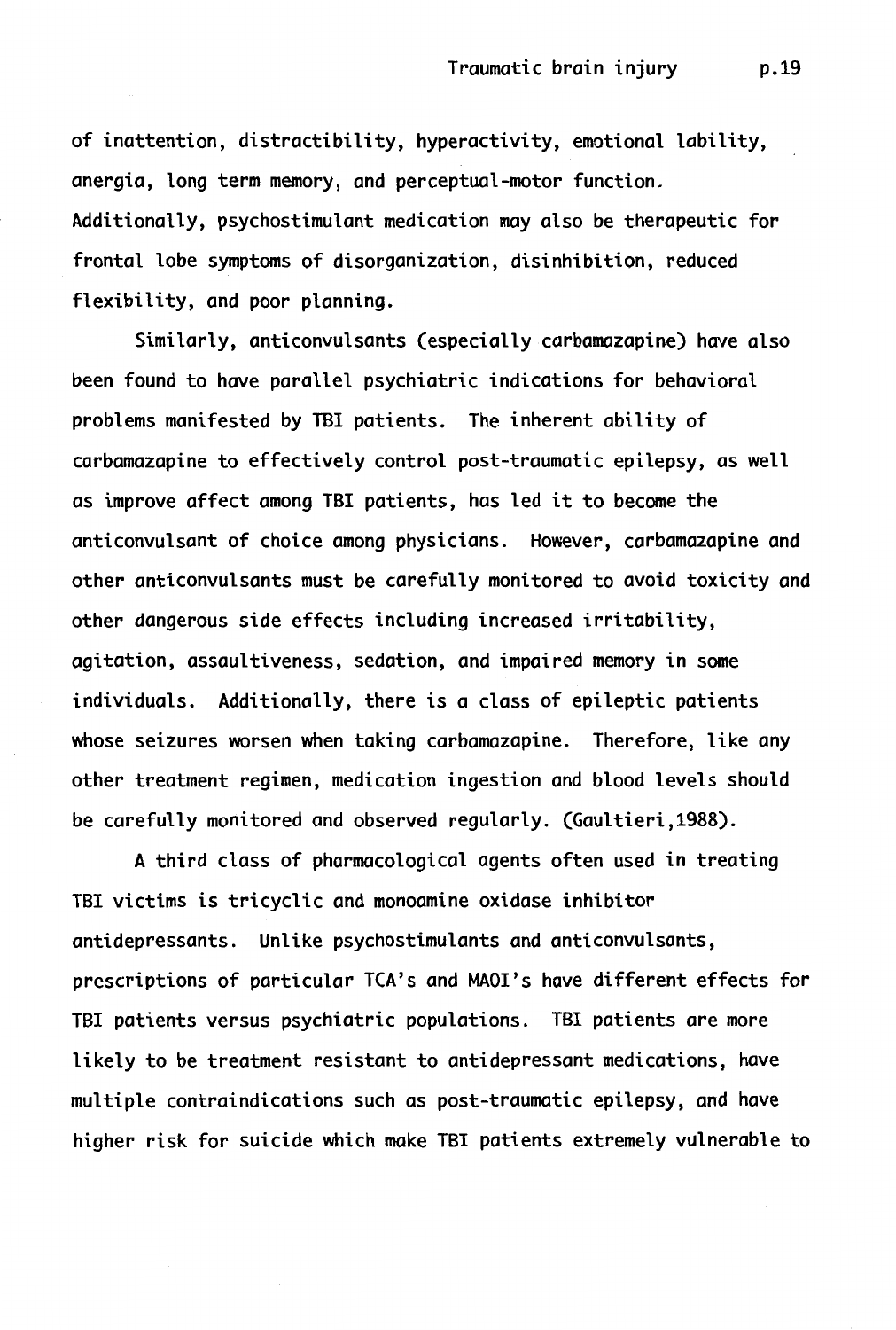antidepressants since all TCA's *are* toxic in overdose situations (Gualtieri, 1988).

Other psychophormocologicol agents that hove been examined for *usage among* TBI patients include dopamine ogonists CL-dopa), lithium, cholinergics, neuroleptics (tranquilizers *and* ontipsychotics), betablockers (propranolol), calcium channel blockers (verapamil), nootropes, opiates, *and* neuropeptides. However, the majority of drugs within these classes hove, or *are* suspected of having, equivocal effects for TBI patients. Accordingly, alternative/supplementary interventions *are* often *necessary* for treatment of TBI's behavioral, social, and cognitive sequelae.

# *Behavioral analysis and modification*

Behavioral analysis *and* modification efforts applied to TBI patients *are* generally classified according to two *major* classes: 1) antecedent based conditioning *and* 2) positive reinforcement based procedures. The former emphasizes modifying environmental conditions *and* employing external cueing devices to help elicit specific behaviors from the TBI patient, while the latter addresses changes within the environment ofter the patient hos emitted the behavior. Both types of behavioral approaches hove demonstrated preliminary success. Studies that hove systematically employed *an* antecedent based approach hove demonstrated effectiveness for reducing behavior problems, teaching doily living *and* safety skills, *and* increasing compliance. Positive reinforcement based techniques such as contingency contracting, point systems, interval-token economies, and positive reinforcement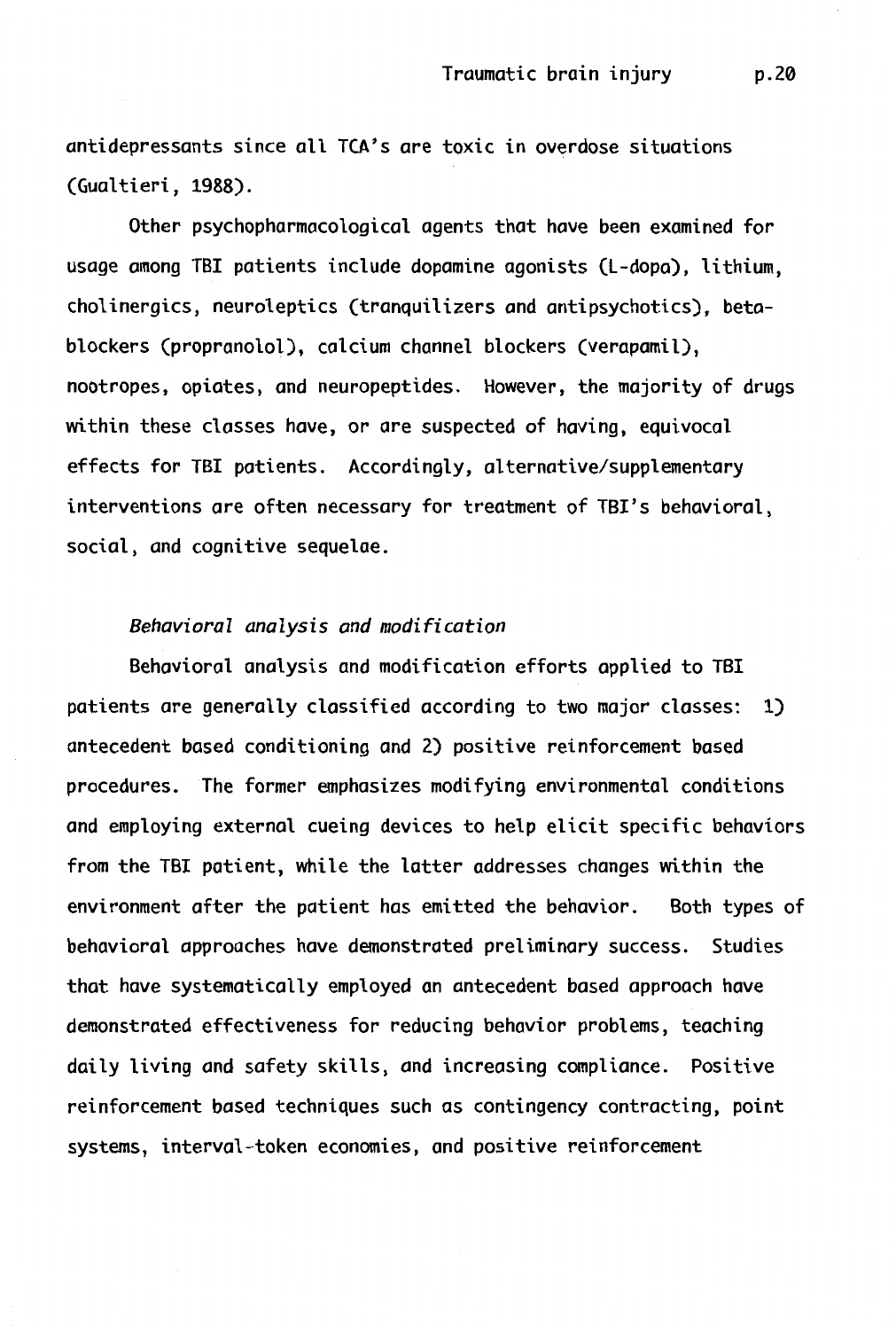schedules, have also demonstrated modest success in reducing unwanted behaviors and increasing mare desirable behaviors. While behavioral analysis and intervention research is relatively limited, behavior modification techniques appear to be a promising approach for behavior problems associated with TB!, particularly episodic dyscontrol, 'frontal' aggression, sexual and social disinhibition, restlessness, impulsiveness, attention, and disturbances in sleep and appetite (Slifer et al., 1993; Wood, 1987).

# *Psychosocial intervention*

Another significant area related to the psychological management of TBI involves psychosocial assessment and intervention. Three primary psychosocial areas frequently compromised by TB! include emotional reaction to the injury and associated deficits, neurological aspects of the injury that may affect emotional perception and control, and premorbid personality (relates to adults) and temperament (relates to children and adolescents who are in the process of developing) changes as a result from the injury. The interaction of these components may affect both prognosis for recovery and intervention selection (Lehr, 1990).

Thorough assessment of psychosocial functioning following TB! should include information obtained from a variety of sources including parents, teachers, and friends of the victim. These collaterals enable an integration of perspectives and provide information about the individual's premorbid and post-morbid personality style. Collaterals are of  $\sim$  necessary because they provide information that the TBI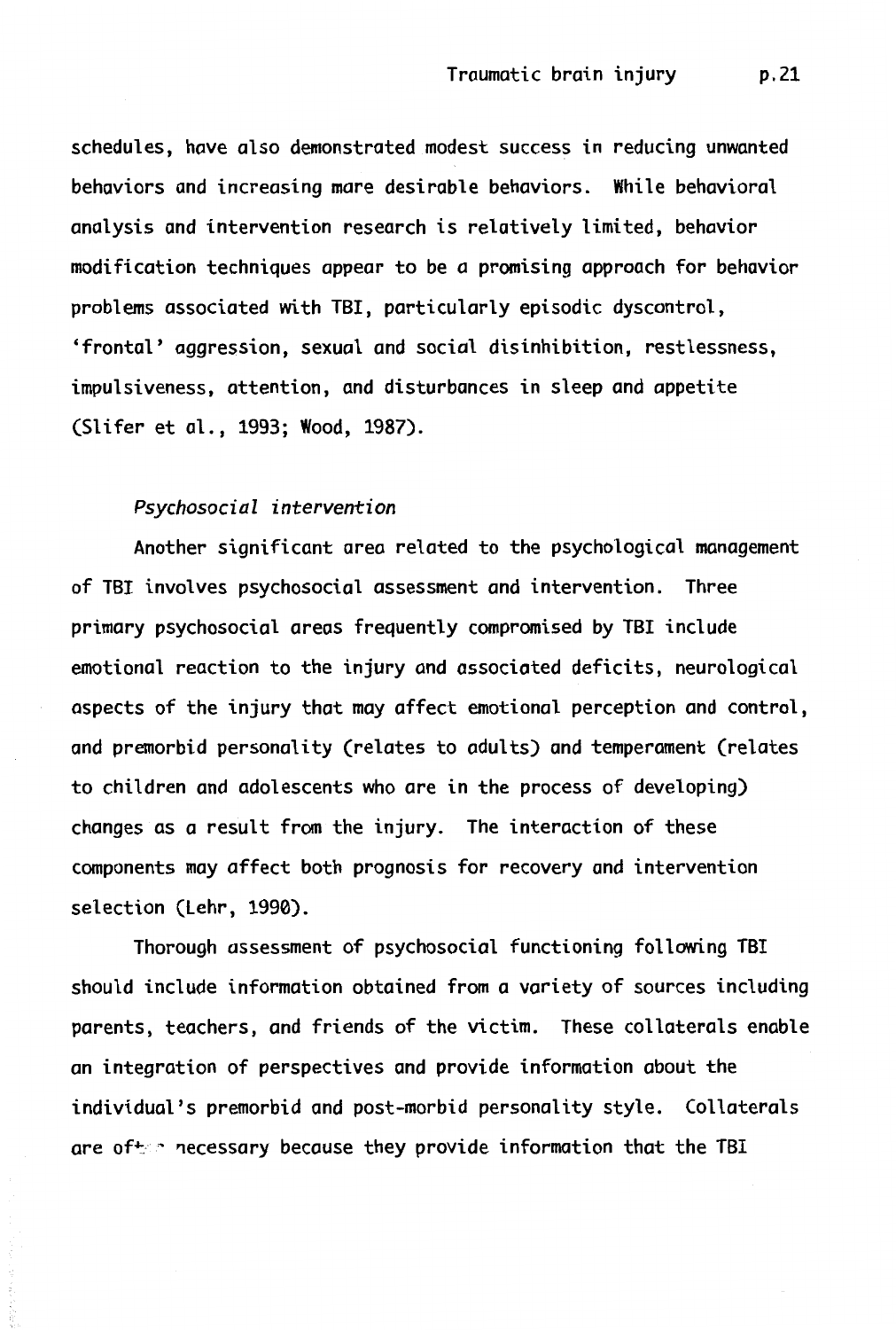victim is likely to be unaware of due to the nature of the injury. Nonetheless, it is also important to directly and indirectly assess the TBI victims own perception of himself/herself post-injury in order to evaluate the degree of unawareness present in the TBI victim (Lehr, 1990).

One of the most significant psychosocial areas affected by TBI is the individual's post-injury relationships with family and friends (Lehr, 1990). If a family is given little preparation prior to the victim's discharge from an acute care setting, family members may be overwhelmed in attempting to care for the individual as well as reacting to the individual's changes in affect and behavior. In the majority of cases, family members experience a grief-like reaction when responding to their TBI family member. The pre-injury family member no longer exists and is replaced by someone who may resemble that person, but whose personality and behavior is completely foreign. Additionally, family members of the TBI victim may often react to the post-morbid behavior as if the individual had regressed to an earlier developmental stage, rather than perceiving the behavior as a change of temperament/personality. If the TBI victim is a child, siblings may react negatively to their TBI brother/sister by experiencing associated feelings of guilt, hostility, and blame. Furthermore, the TBI victim himself/herself may experience adjustment problems, not only in dealing with the effects of the injury, but also the with reaction of his/her family members to him/her. Clearly, all family members may experience post-injury adjustment problems. Accordingly appropriate psychosocial assessment should involve the entire family, but only after maladaptive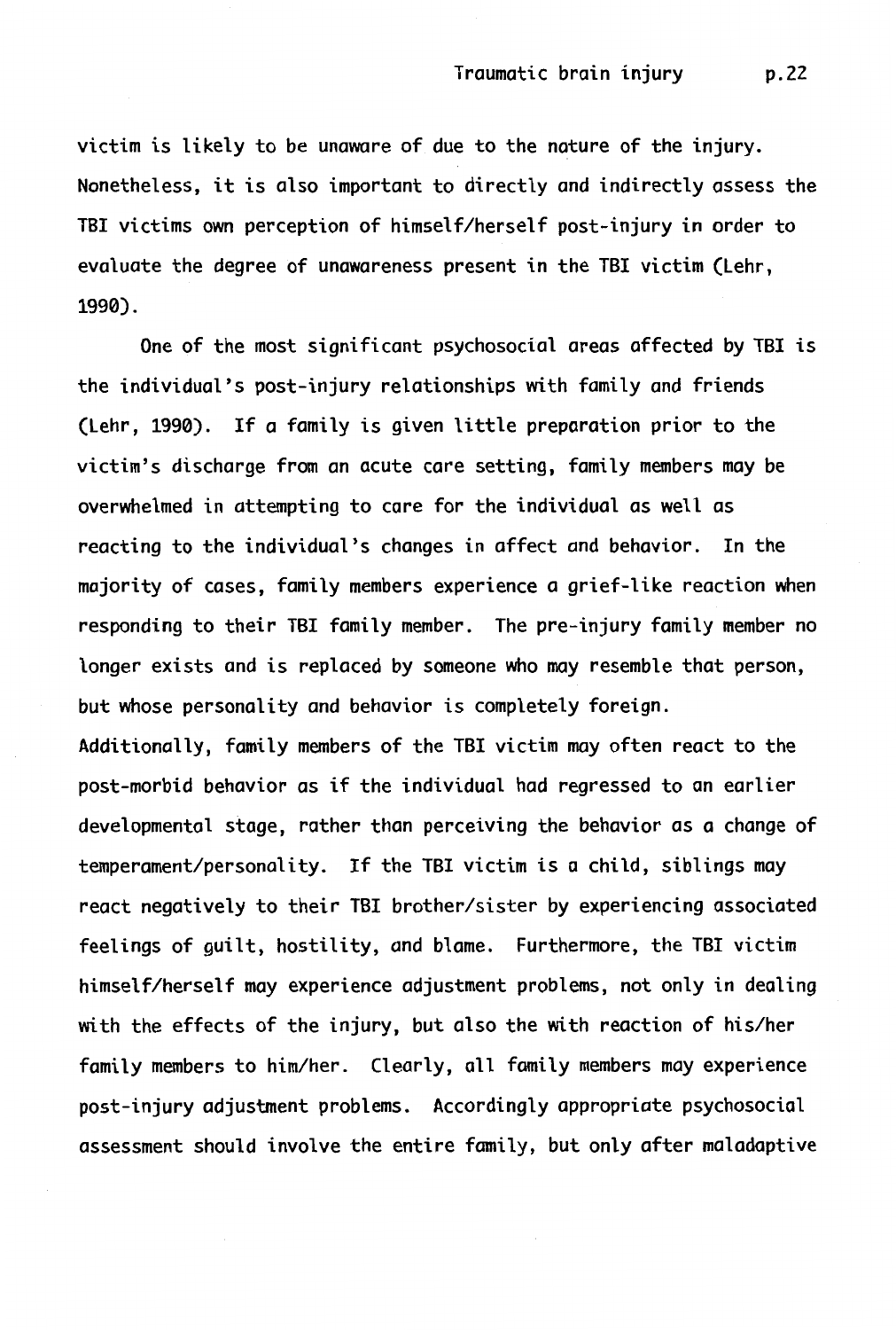patterns emerge should family intervention be applied since not all families experience adjustment difficulties (Lehr, 1990).

The TBI victim may also experience difficulty initiating and maintaining friendships post-injury (Malkmus, 1989). As a result of the injury, the TBI victim may exhibit alterations in social cognition and social behavior such as difficulty understanding jokes or teasing, exhibiting embarrassing disinhibited behaviors, and/or becoming socially withdrawn. Previous friends may perceive these behaviors as rejection and consequently believe that their head-injured friend no longer likes them. Furthermore, if these friends feel they cannot do anything to modify their head-injured friends behavior, they are likely to distance themselves from their head-injured friend and set a downward spiral in motion. Experiencing loss of friends may increase the TBI victim's degree of social withdrawal and lead to social dislocation (Malkmus, 1989; Lehr, 1990).

Psychosocial intervention typically employs an integrated approach of dealing with TBI victims, their family, and their friends (Lehr, 1990). Individual psychotherapy is increasingly being tried with adults and older adolescent TBI victims to assist them in understanding and coping with their experiences. For young children, equivalent forms of play therapy are being applied. Group approaches are also potentially effective. Groups may consist of all head-injured victims that focus on direct teaching of social skills by utilizing techniques such as verbalizations of nonverbal social behavior, imagery, selfinstruction, and step-by-step problem solving. Alternative group approaches may consist of educating classmates and friends about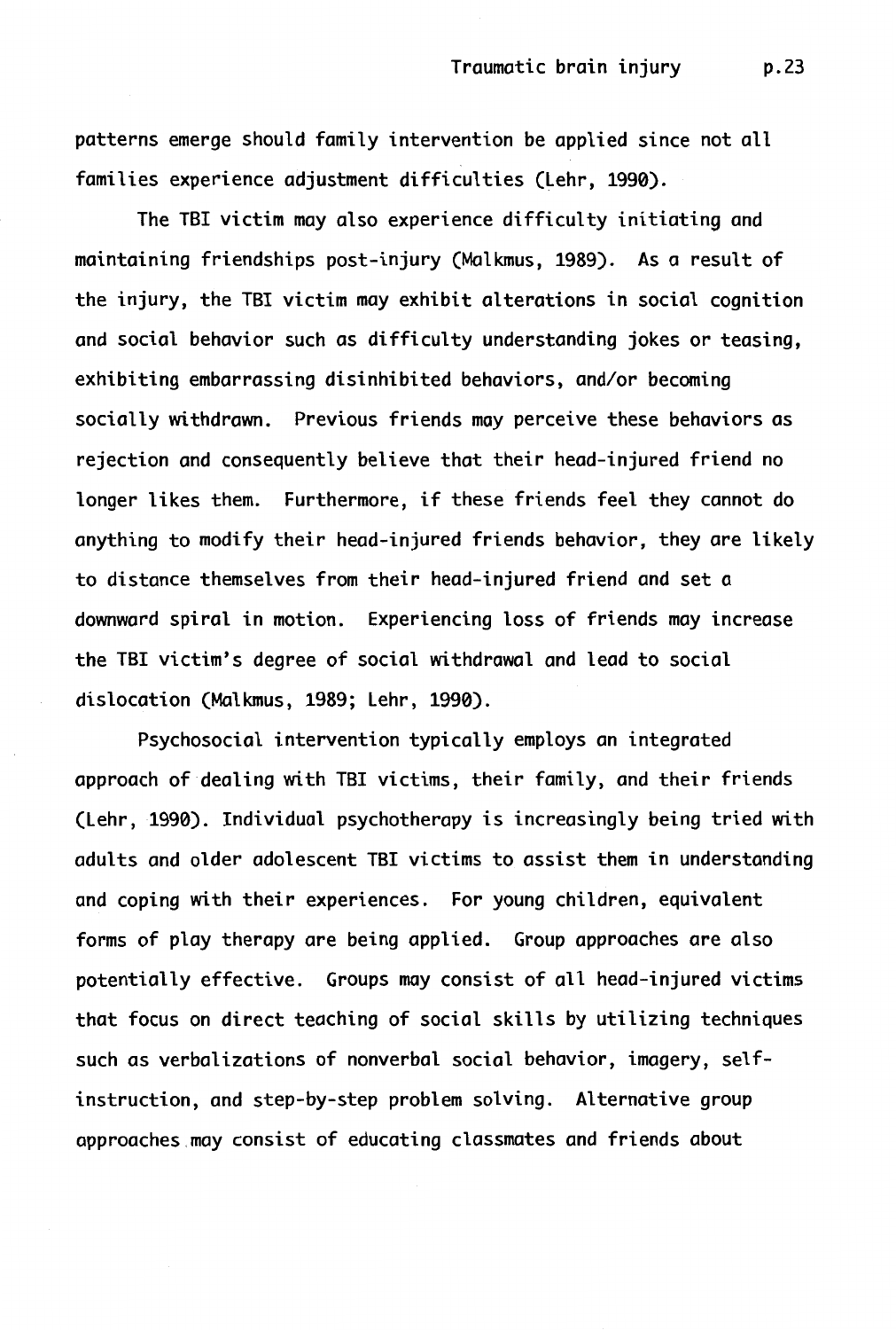traumatic brain injury, or involving close friends and siblings of the TBI victim in a more intense group intervention that is used to support and help the TBI victim cope more adaptively with the injury's effects. Family therapy, family support groups, and Family education programs are also effective means of maintaining and fostering the development of all family members despite stressful transitions (Lehr, 1990).

#### *Cognitive rehabilitation*

In addition to Neuropharmacological, behavioral, and psychosocial intervention, cognitive rehabilitation is also a viable alternative in treating and managing the multidimensional effects of TBI. Cognitive rehabilitation programs and strategies are generally subdivided according to two distinct types: 1) those which attempt to remediate cognitive deficits and 2)those which compensate for cognitive impairment. Remediation approaches are generally grounded in cerebral plasticity theory and emphasize the importance of placing information processing demands upon the damaged brain in order to maximize recovery (Sattler,1992; Benedict, 1989). In contrast, compensatory approaches accept unrecoverable loss of function and provide head-injured persons with strategies that circumvent impaired functions (Benedict, 1989). It is important to recognize that remediation and compensatory strategies are not entirely discrete; Numerous strategies may employ components from both perspectives.

One of the most common and detrimental cognitive effects of TBI is memory deficits (Howard et al., 1983; Lawson & Rice, 1989). Memory dysfunction plays a crucial role in mediating cognitive performance of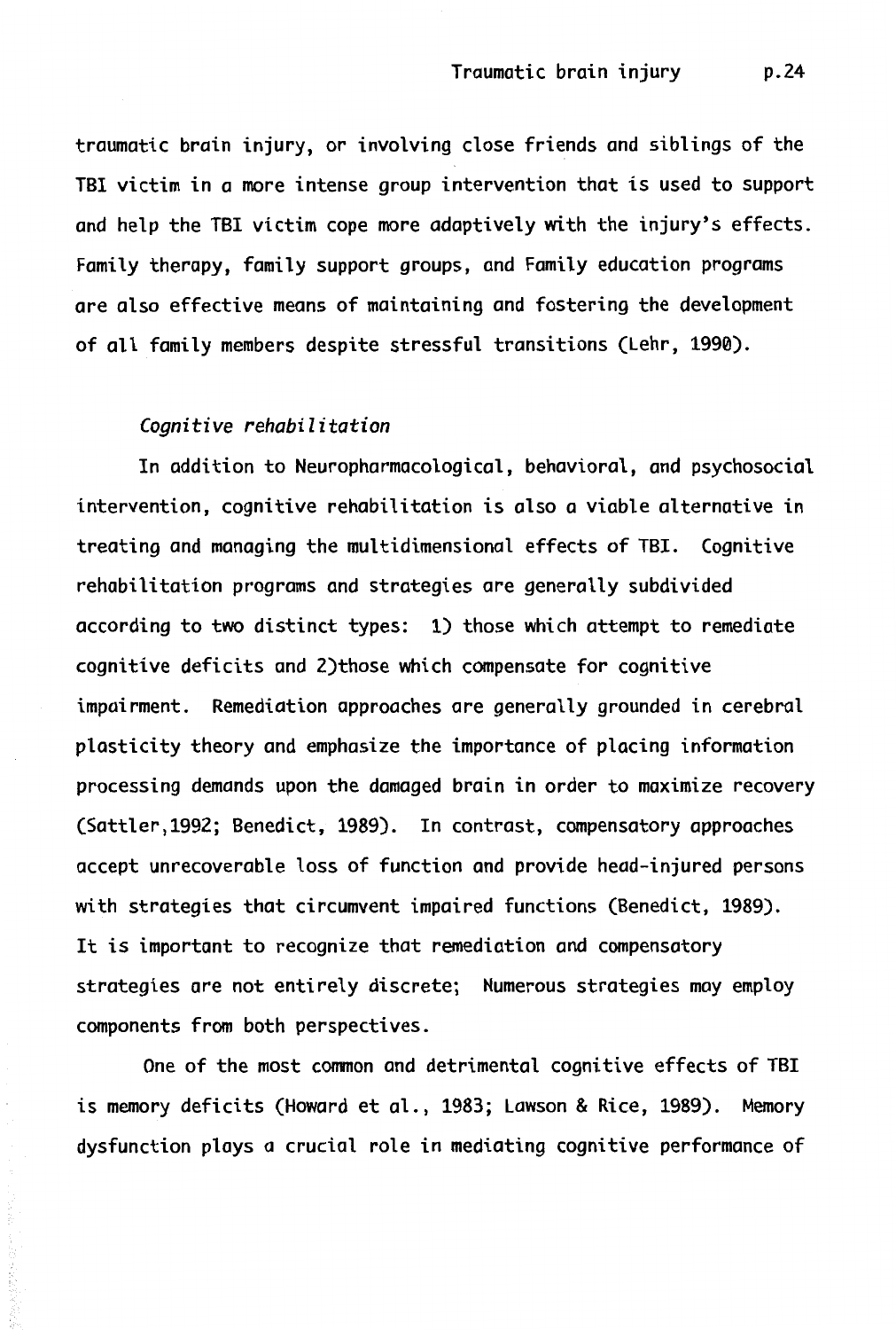TBI victims. Depending on the severity of injury, memory dysfunction can range from occasional forgetting of names to a more global loss of all events after a short period of time (Howard et al., 1983). Memory deficits may include difficulty recalling earlier events from the day, difficulty staying oriented to a schedule, difficulty searching memory banks to retrieve stored information (Savage et al., 1988), problems recalling procedural or declarative information (Sohlberg & Mateer, 1989), problems with word retrieval errors (Benedict, 1989; Blosser et al., 1989), and/or difficulty recalling text (Glasgow, 1977; Wilson, 1987).

The wide range of memory deficits TBI victims commonly display has required the investigation of a variety of mnemonic techniques to determine their remediative utility on memory performance. In a review of the literature, Benedict (1989) compared the effectiveness of visual imagery, semantic association, elaborative encoding, and a combination of multiple strategies to enhance memory performance among TBI adults. His findings suggest that the effectiveness of visual imagery and semantic association techniques is highly dependent upon the TBI victim's ability to supply self-generated cues to improve recall performance. A second review of the literature on mnemonics also supports Benedict's findings regarding visual imagery's failure with brain injured subjects (Cook, 1989). Additionally, Benedict states that teaching TBI subjects several concurrent mnemonic techniques is often *an* inadequate strategy for improving recall performance because it is impingent upon the TBI subject's cognitive processing capacity. Lawson and Rice (1989), further elucidate the importance of cognitive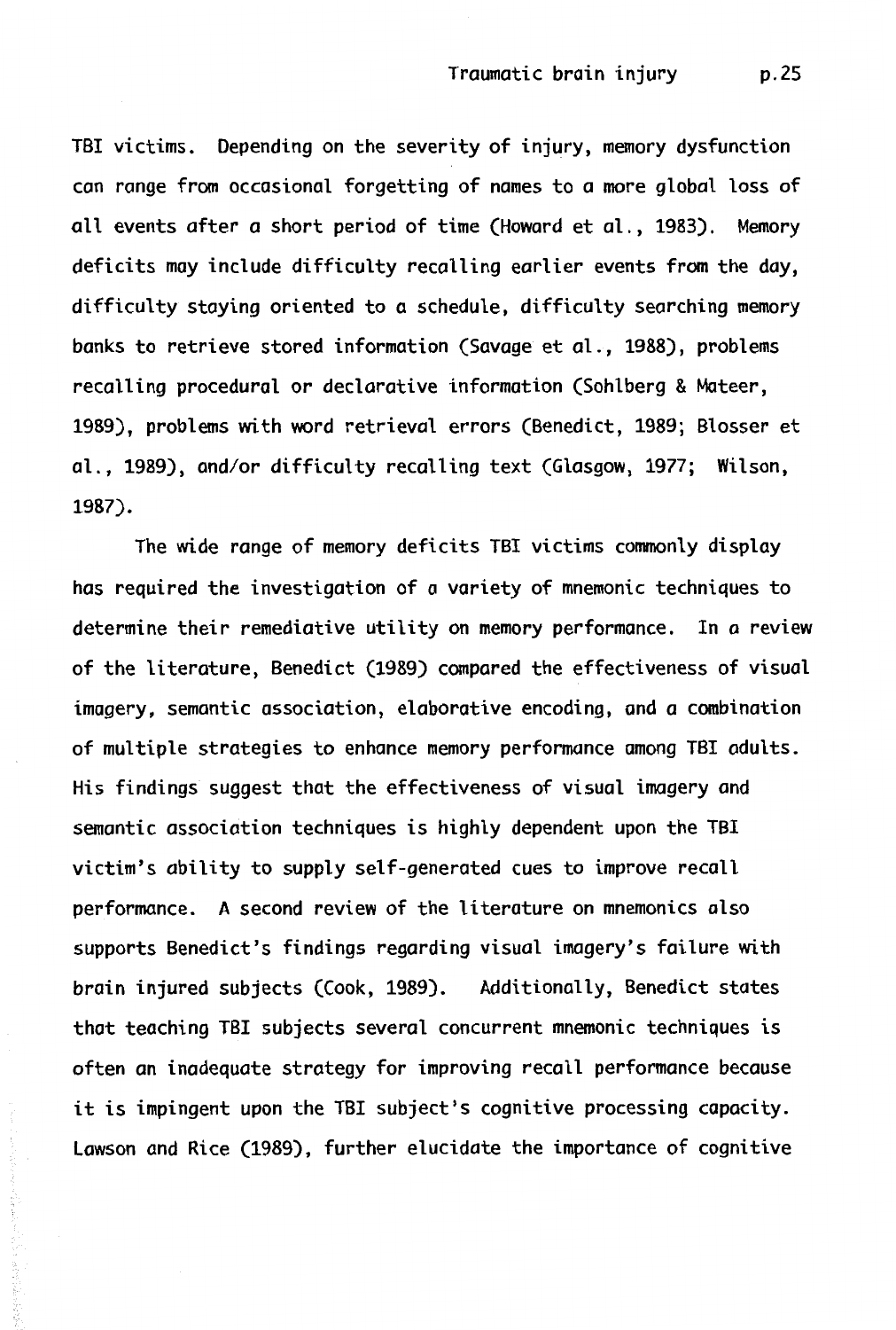processes on memory performance by describing a TBI victim who could use trained strategies when externally cued, but couldn't spontaneously initiate their use without prompting. Lawson and Rice's work (1989) emphasized the importance of an external executive system for directing the use of memory strategies when moving beyond the training context.

While Benedict (1987) described highly inconsistent results among studies that employed visual imagery techniques, semantic association strategies, and concurrent training of multiple strategies, his review of the literature recognized the potential importance of elaborative encoding strategies for improving recall performance. The most successful strategy Benedict reviewed was the PQRST technique originally developed by Robinson (1970).

Glasgow et al.'s (1977) case study focused on an undergraduate student who had difficulty recalling reading assignments and lectures. To improve her recall performance of academic materials, Glasgow et al. employed a modification of Robinson's (1970) PQRST technique which trained their subject to 1) preview the material , 2) ask standard questions about the content, 3) read silently and actively to answer those questions, 4) state or repeat the information that had been read, and 5) finally test herself by answering the standard questions. After four weeks of training sessions, recall performance (measured by percentage of main points and details recalled , as well as the percentage of multiple-choice items correct) consistently improved compared to her recall performance assessed during a 2 week baseline period. Wilson (1987) also investigated this method's effectiveness in her treatment of 8 TBI adult patients. During six training sessions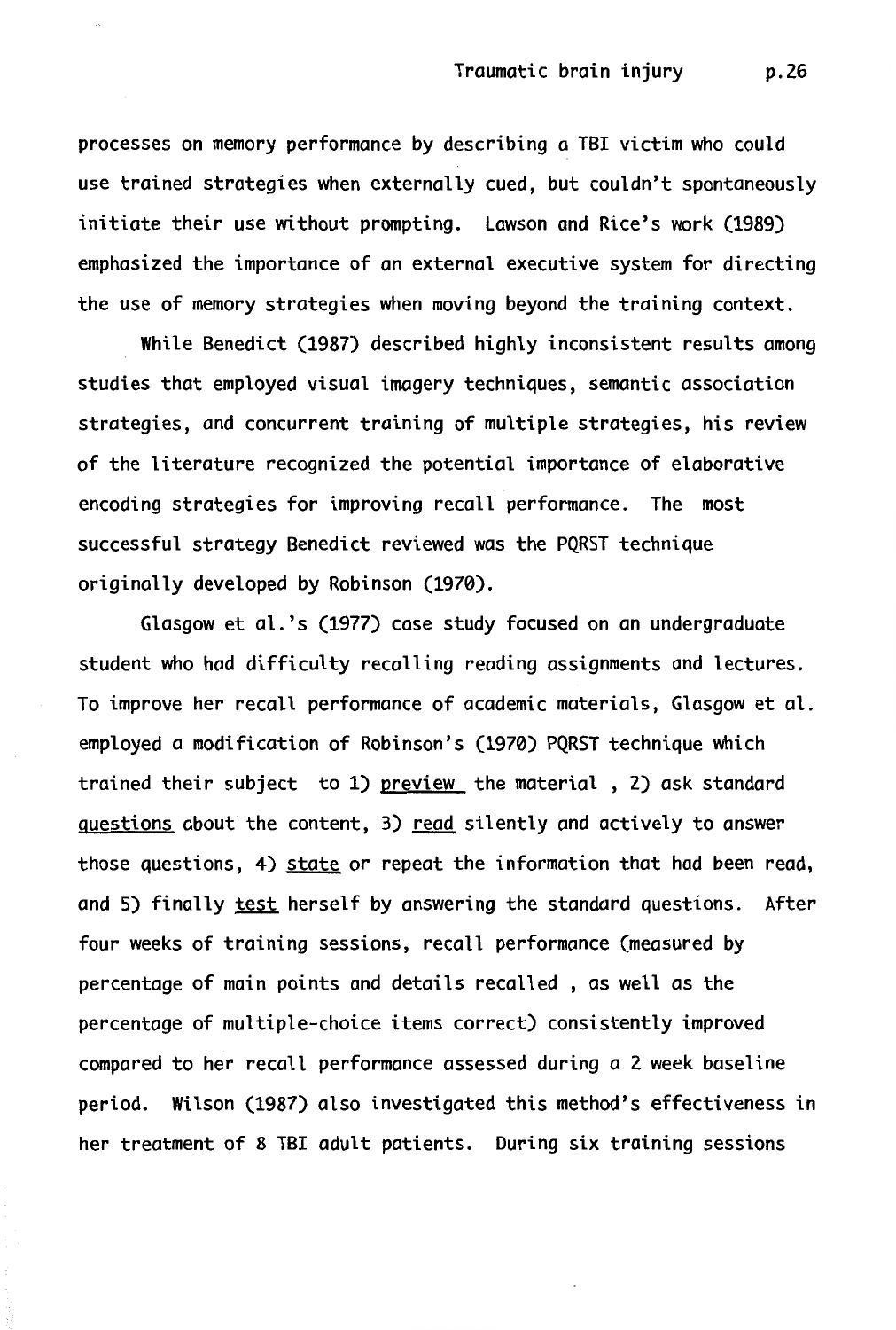involving the use of a simple rehearsal strategy for one paragraph and the PQRST method for a different paragraph, recall performance was improved for those paragraphs in which the PQRST method was used. Both investigators demonstrated positive results for improving text recall performance among TBI adults; However, both studies included methodological flaws warranting cautious interpretations. Glasgow's case study failed to control for the length of time each reading passage was presented, while Wilson's repeated measures design failed to include a pretreatment baseline. Neither studied investigated whether Robinson's (1970) PQRST technique is applicable to TBI children exhibiting verbal memory deficits.

A recent case study by Roberts and Franzen (in prep.) who employed Robinson's PQRST technique in a resource room model demonstrated successful results for a minor head-injured 10 year old girl. Verbal recall performance, measured by percentage of ideas freely recalled from two independent reading passages, as well as percentage of clozed and multiple-choice questions answered correctly, consistently improved over a seven week intervention period when compared to the subject's baseline performance. However, these results should only be considered preliminary because the study failed to control for practice effects as well as attention related components. Furthermore, this single subject design will only acquire increased validity if future studies repeatedly demonstrate similar findings among similar populations. Therefore additional research is required to confirrn/disconfirm the effectiveness of this cognitive rehabilitative technique. Nonetheless, cognitive remediation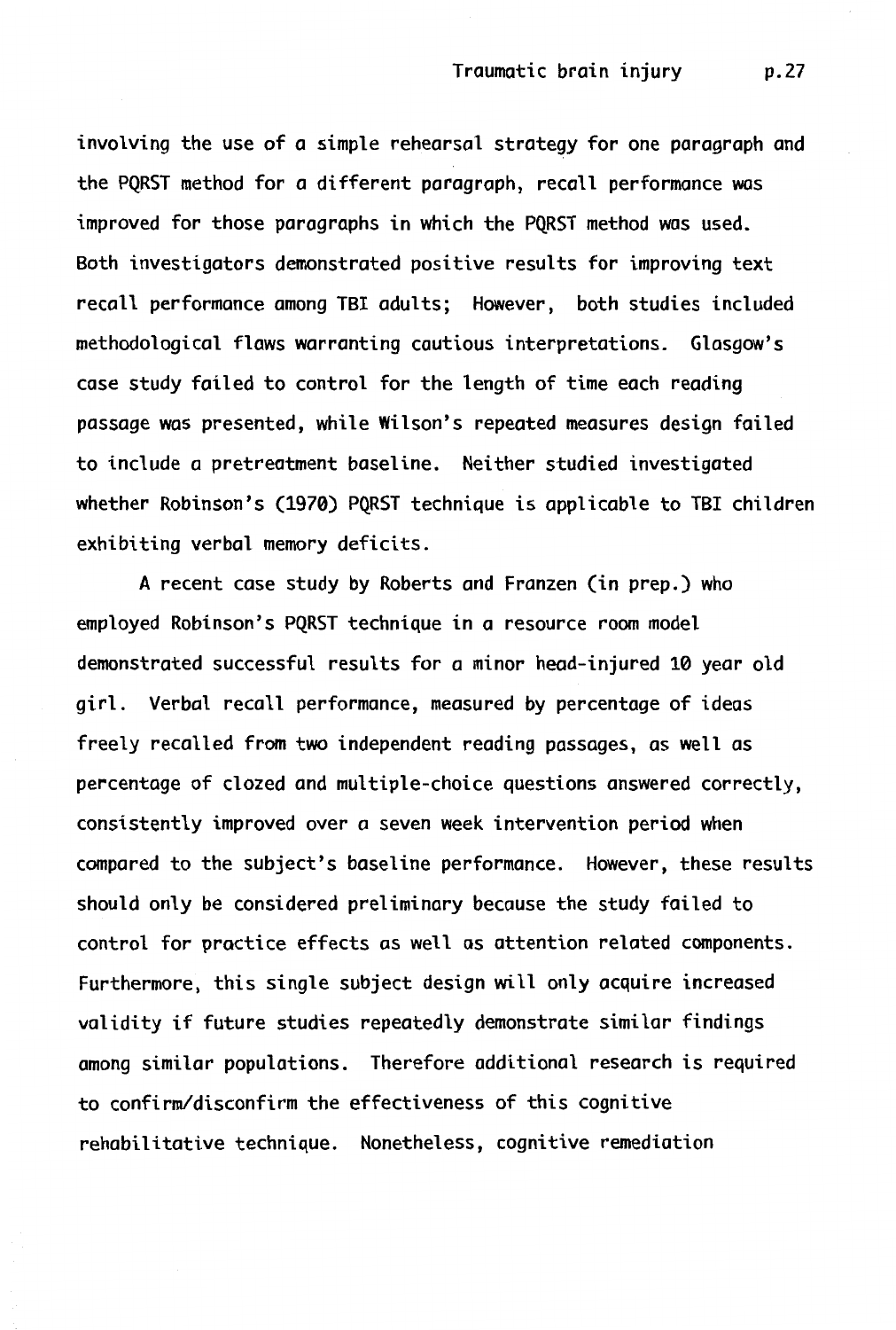strategies used with alternative populations, such as learning disabled children, appear to be a viable treatment option for TBI individuals.

# Summary and conclusions

Traumatic brain injury (TBI) impacts a significant proportion of adults and children annually throughout the United States. Due to increasingly sophisticated technology and treatment, the number of TBI survivors is rising steadily. Additionally, increased awareness of the effects of minor head injury is prompting a substantial need for medical and educational systems to pool together their knowledge and resources in order to better address the unique concerns of TBI individuals and their families, particularly as TBI individuals are reintegrated into the classroom and the community.

Indisputably, the public education system is the largest provider of services to children and adolescents with TBI. Although medical facilities serve these TBI individuals for up to several weeks or a few months post-injury, in most cases the school is responsible for these individuals during their remaining years as students. Accordingly, educational programming must recognize and address the unique and ever changing status of TBI students. Moreover, educational programs must respond with flexibility and understanding in order to best serve the academic and social needs of these students within the least restrictive environment (Ylvisaker, Hartwick, and Stevens, 1991).

As a result of TBI students being a heterogeneous population with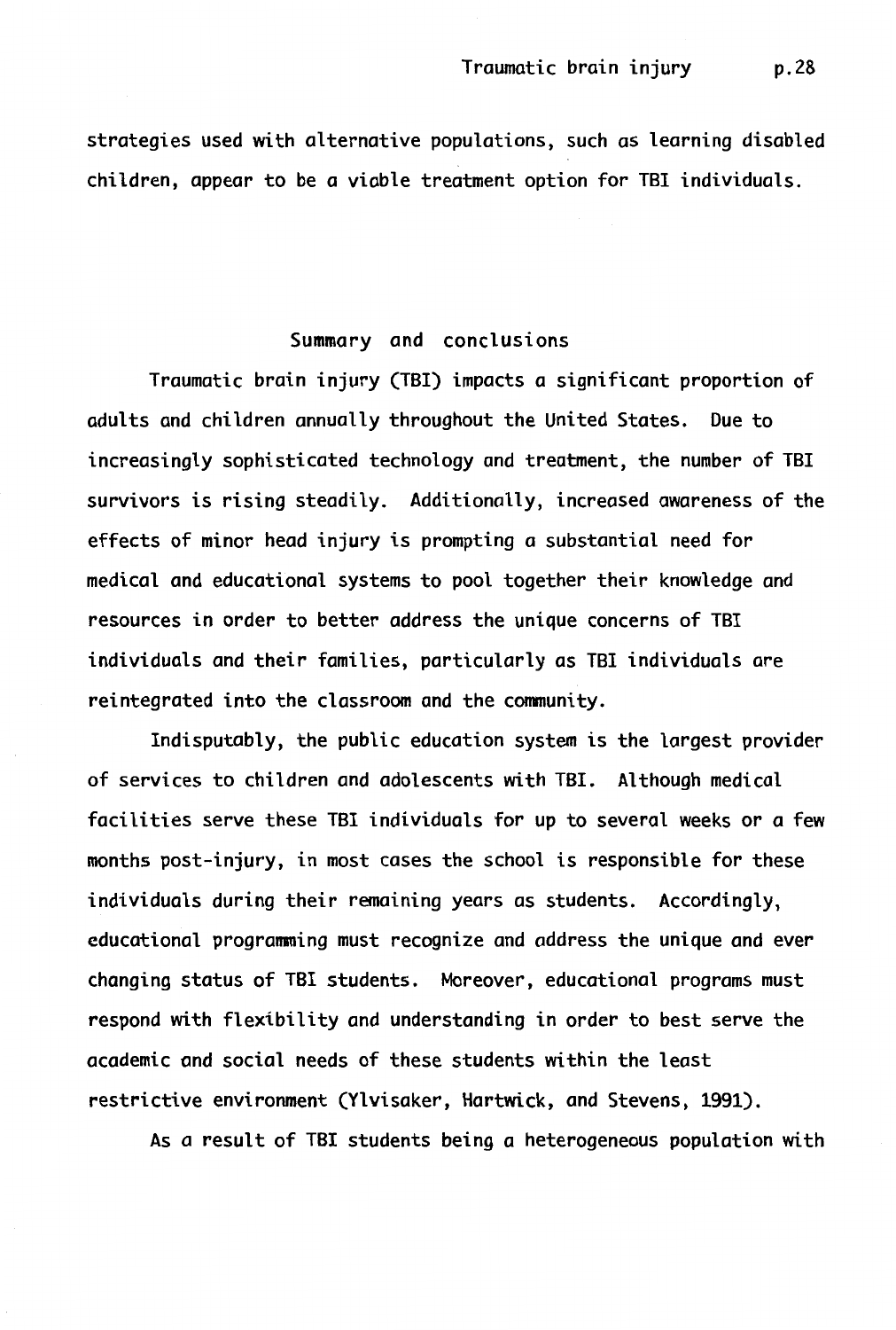varying ages, developmental stages, pre-trauma educational histories, TBI deficits, and support systems, educational programming must be highly individualized. However, some general guidelines should be considered when serving TBI students (Ylvisaker et al., 1991). First, the child's abilities and needs should be properly understood. Particularly for initial reentry planning, medical and rehabilitative staff should be consulted in order to accurately identify the TB! child's strengths and difficulties. Additionally, a communication plan for efficient information flow between the school, medical facility, and family should be developed and fully understood by each party.

Second, flexibility and creativity should by applied to decisions about classification, placement, and modifications in services over time so that the child and his/her family has whatever support system necessary to meet their academic and social needs. Obtaining optimal blending of medical and educational funding requires ingenuity and perseverance, but it is possible. Insurance and Medicaid benefits do not have to cease when the child returns to school.

Third, significant people in the child's environment including parents, siblings, peers, educators, and other relevant community professionals should be properly oriented and trained (Ylvisaker, et al., 1991). Individuals who have not encountered a TBI student often have difficulty understanding the behaviors or problems exhibited by this population (Blosser et al., 1989). Parents should be given information about Public Law 94-142 and should be acquainted with the services available in their school district and the process of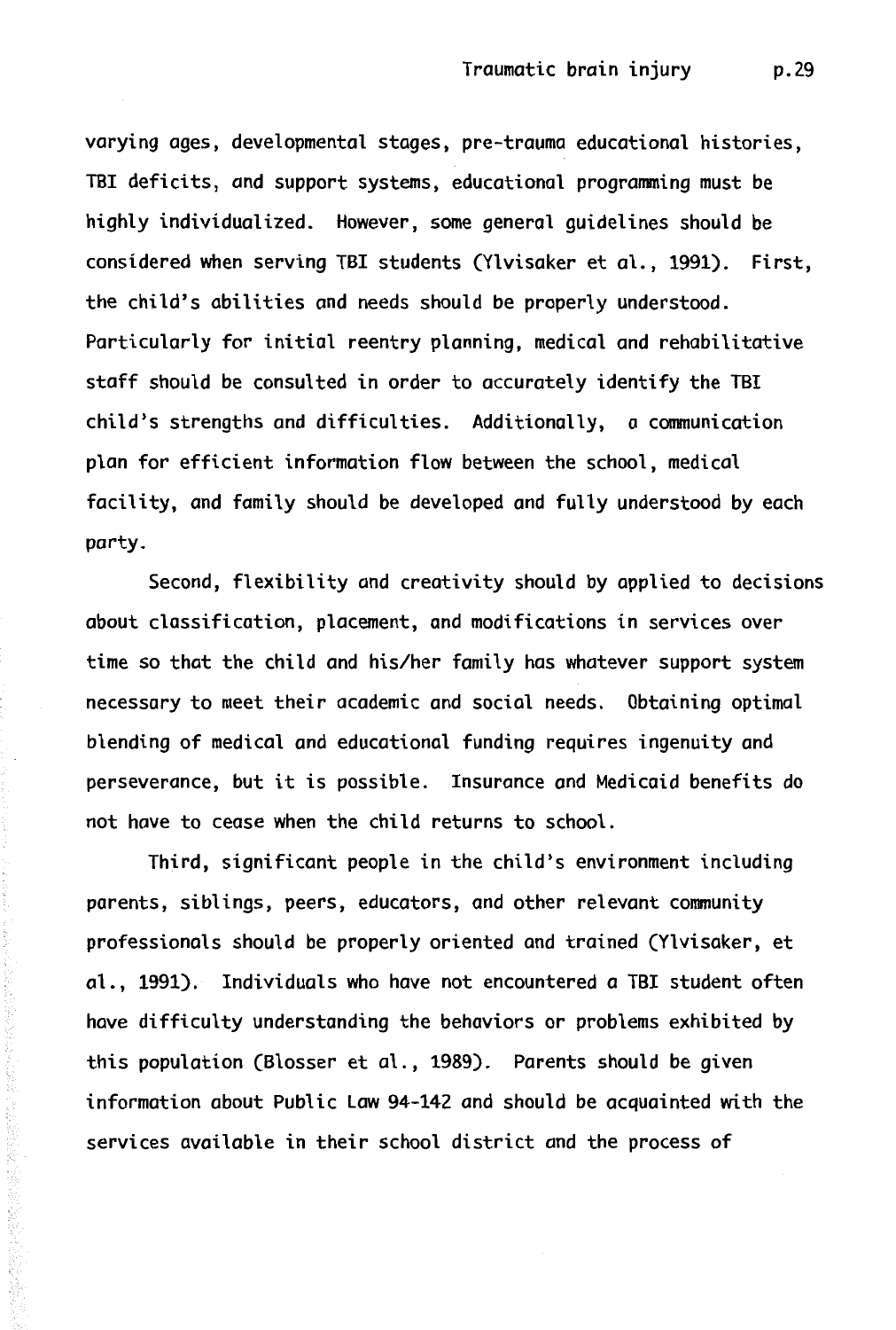acquiring those services (Ylvisaker, 1991). Siblings and peers need appropriate information so that they do not experience negative feelings of guilt or hostility, but can serve as an asset in helping other children understand and adjust to the TBI child. Educators should be trained to understand the TBI child's needs and abilities. Few educators and/or special educators receive preservice training in the area of TBI. Therefore staff inservices utilizing head-injury consultants should be conducted to inform educators about the unique needs of TBI students. Included in these discussions should be a list of characteristics that differentiate TBI students from other handicapped groups. For example, TBI students do not typically begin their academic career as *a* handicapped student and as *a* result may have a sense of being normal that persists from the premorbid period, or that TBI students may demonstrate inconsistent patterns of performance which may be associated with variability and fluctuation in the recovery process, etc (Blosser et al., 1989).

Finally, the TBI child's educational program should be effectively monitored and modified as he/she changes and responds to instruction, frustration, developmental transitions, and social obstacles over time. Inevitably, this guideline implies appropriate and ongoing case management. Ideally, this role should be assigned to someone understanding both school services and TBI so that appropriate recommendations for change occur as they are needed, and that optimal use of available resources prevail (Ylvisaker, et al., 1991).

In conclusion, traumatic brain injury does not affect only the individual. The effects of TBI are experienced by nearly everyone that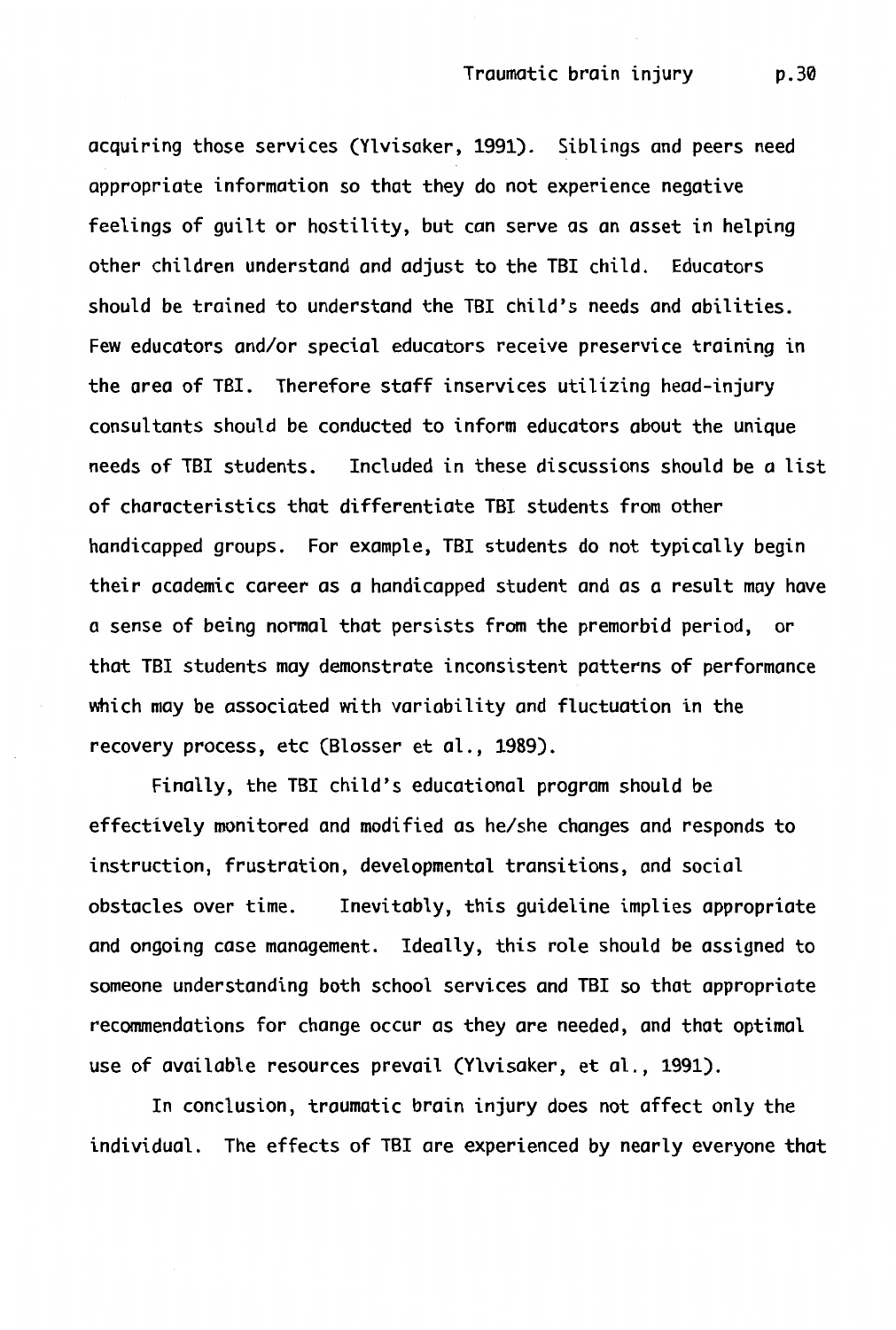comes into direct or indirect contact with the person who has sustained TBI. Accordingly, the individual, the family, and the community are all affected by TBI. Therefore, it is important that everyone understand the eminent implications of TBI. If everyone does not, all will remain its silent victims.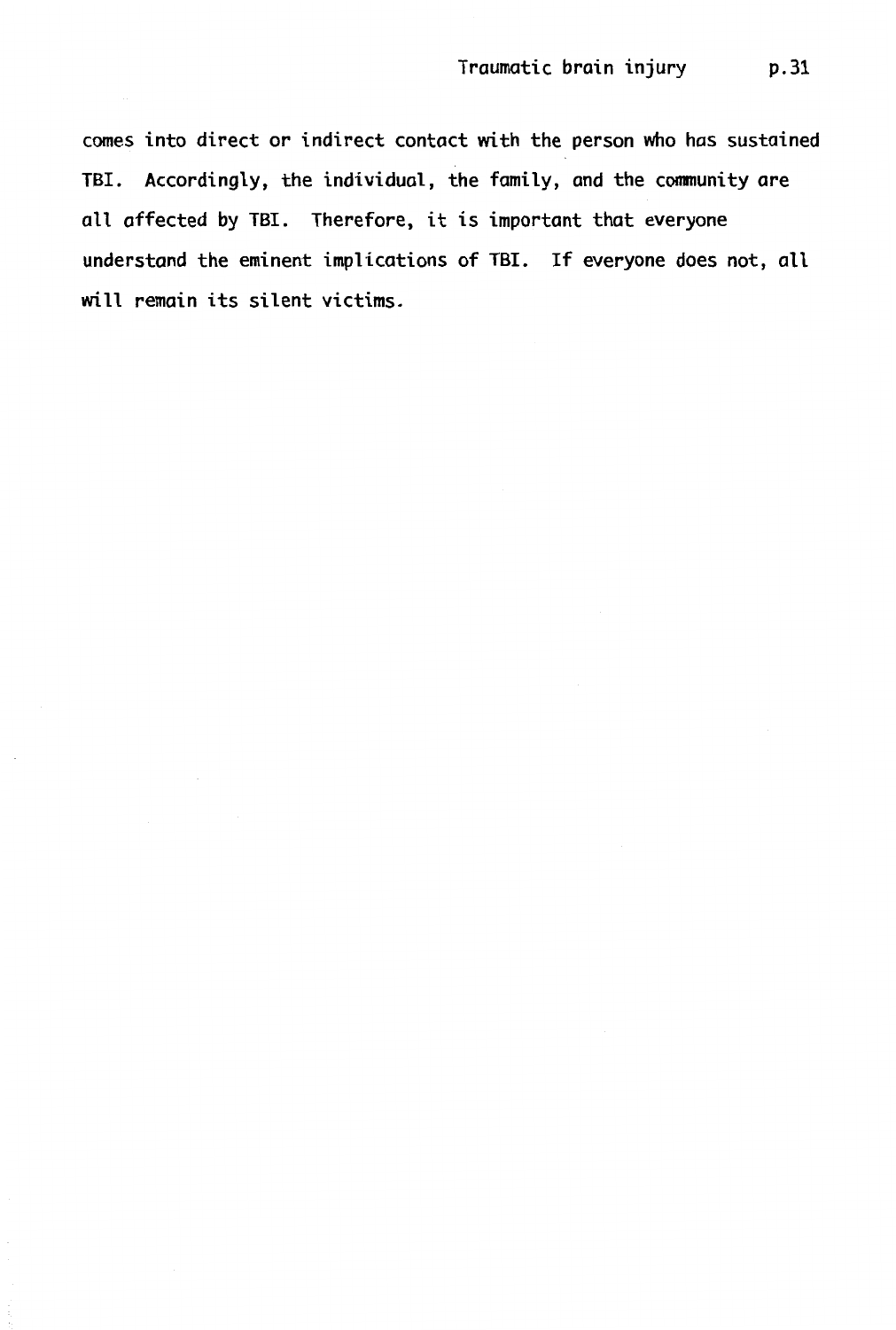#### References

- Beers, S.R. (1992). Cognitive effects of mild head injury in children and adolescents. Neuropsychology Review, 3(4), 281-319.
- Benedict, R.H. (1989). The effectiveness of cognitive remediation strategies for victims of traumatic head-injury: A review of the literature. Clinical Psychology Review, 9, 607-626.
- Blosser, J.L., & DePompei, R. (1989). The head-injured student returns to school: Recognizing and treating deficits. Topics in Language Disorders, 9, 67-77.
- Carney, J. & Gerring, J. (1990). Return to school following severe closed head injury: A critical phase in pediatric rehabilitation. Pediatrician, 17, 222-229.
- Chance, P. (1986). Life after head injury. Psychology Today, 20(10), 62-69.
- Cook, N.M. (1989). The applicability of verbal mnemonics for different populations: A review. Applied Cognitive Psychology, 3, 3-22.
- Glasgow, R.E., Zeiss, R.A., Barrera, M.J., & Lewinsohn, P.M. (1977). Case studies on remediating memory deficits in brain-damaged individuals. Journal of Clinical Psychology, 33, 1049-1054.
- Gualtieri, T.C., (1988). Pharmacotherapy and the neurobehavioral sequelae of traumatic brain injury. Brain Injury, 2(2), 101-129.
- Howard, M. & Bleiberg, J. (1983). A manual of behavior management strategies for traumatically brain-injured adults. Chicago, IL: Rehabilitation Institute of Chicago.
- Kuperman, S., Gaffney, G.R., Hamdan-Allen, G., Preston, D.F., & Venkatesh, L. (1990). Neuroimaging in child and adolescent psychiatry. Journal of American Academy Child Adolescent Psychiatry. 29(2), 159-172.
- Lawson, M.J., & Rice, D.N. (1989). Effects of training in use of executive strategies on a verbal memory problem resulting from closed head injury. Journal of Clinical & Experimental Neuropsycholgy, 11. 842-854.

Lehr, E. (1990). Psychological management of traumatic brain injuries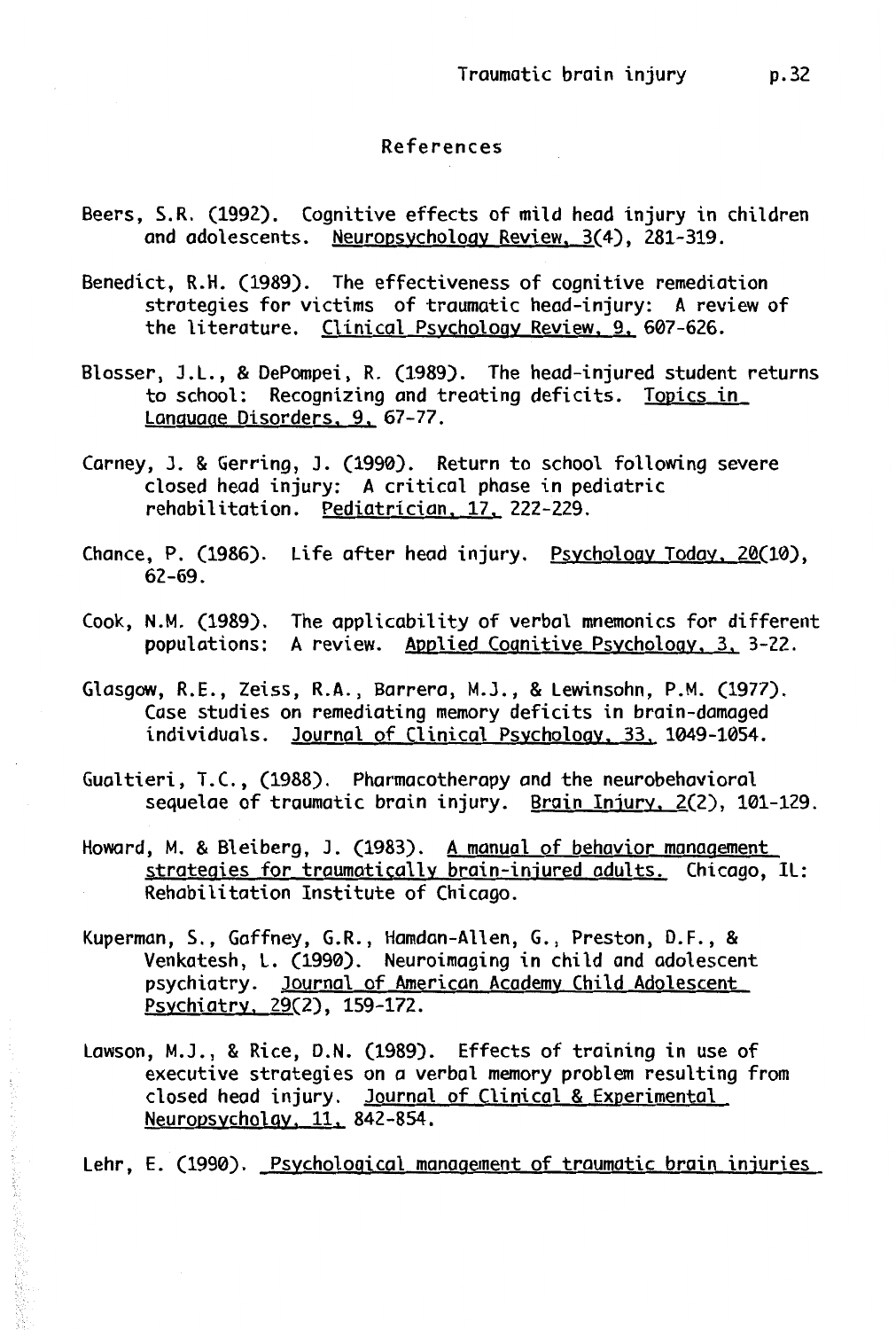in children and adolescents. Rockeville, MD: Aspen Publishers, INC.

- Levin, H.S., Mattis, S., Ruff, R.M., Eisenberg, H.M., Marshall, L.G., Tabaddor, K., High, W.M., & Frankowski, R.F. (1987). Neurobehavioral outcome following minor head injury: A threecenter study. Journal of Neurosurgery, 66, 234-243.
- Locke, G.E. (1987). Hard Knocks. Scientific American, 25(6), 30.
- Malkmus, D.D. (1989). Community reentry: Cognitive-communicative intervention within a social skill context. Topics in Language Disorders, 9(2), 50-66.
- Paul, J.L., & Epanchen, B.C. (1991). Education the emotionally disturbed children and youth: Theories and practices for teachers. New York: Macmillan Publishing Company.
- Roberts, M.A. (in preparation). An investigation of longer term behavioral and psychosocial sequelae following pediatric traumatic head-injury.
- Roberts, M.A. & Franzen, K.M. (in preparation). "PQRST" strategy effectiveness for text-based recall following pediatric head injury: A case study.
- Robinson, F.P. (1970). Effective study (Rev. ed.). New York: Harper.
- Sattler, J.M. (1992). Assessment of children (3rd ed.). San Diego, CA: Jerome M. Sattler, Publisher, Inc.
- Savage, R.C. & Pollack, I. (1985). An educator's manual: What educators need to know about students with traumatic brain injury. Framingham, MA: National Head Injury Foundation, INC.
- Savage, R.C., & Wolcott, G.F. (1988). An educator's manual: What educators need to know about students with traumatic brain injury, Southborough, MA: National Head Injury Foundation, INC.
- Slifer, K.J., Cataldo, M.D., Babbit, R.L., Kane, A.C., Harrison, **K.A.,**  & Caltaldo, M.F. (1983). Behavior analysis and intervention during hospitalization for brain trauma rehabilitation. Archives of Physical Medical Rehabilitation, 74, 810-817.

Sohlberg, M.M., & Mateer, C.A. (1989). Training use of compensatory